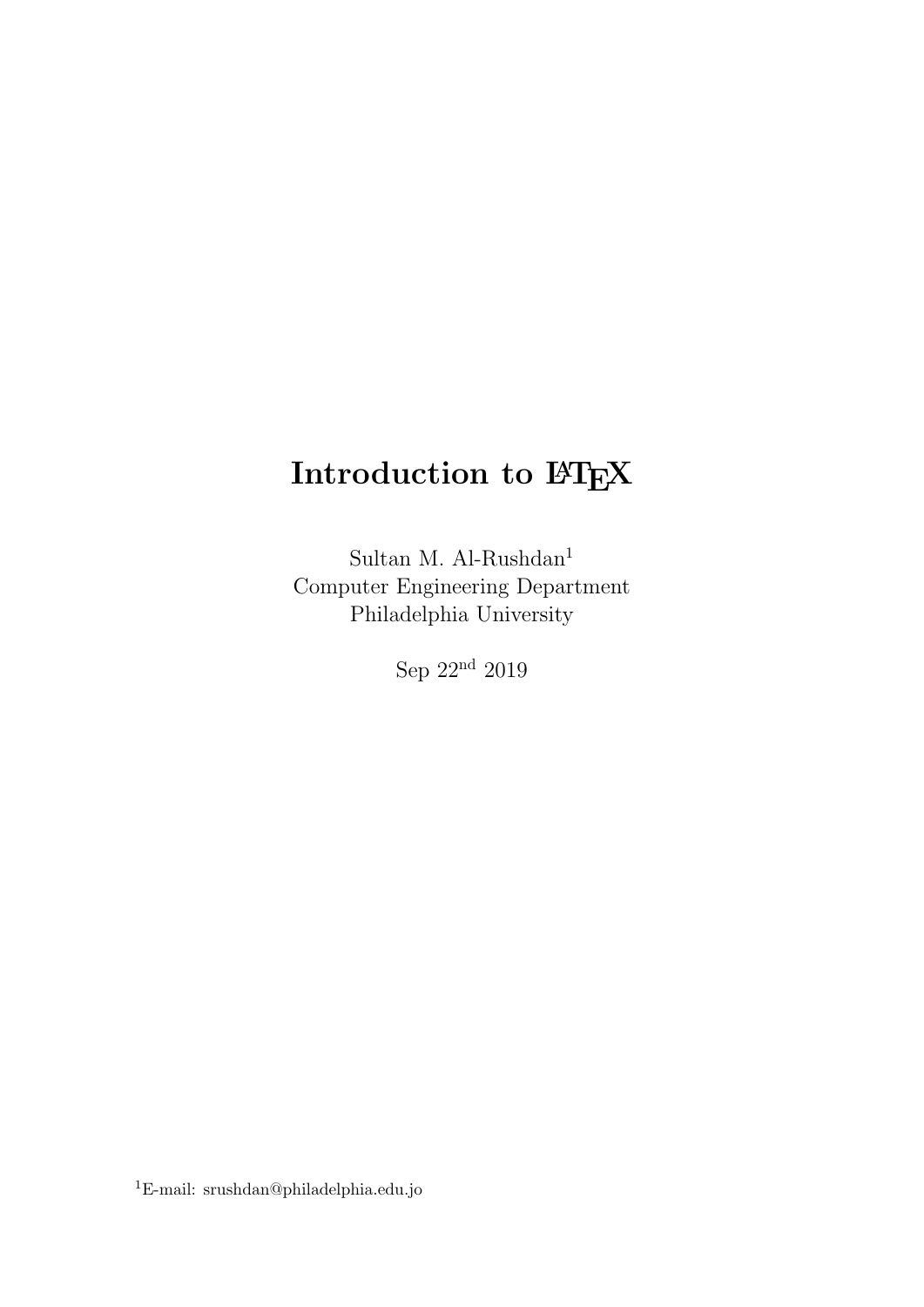## **Contents**

| 1.               |               | $\overline{4}$             |
|------------------|---------------|----------------------------|
| 2.               |               | $\overline{4}$             |
|                  | 2.1.          | 6                          |
|                  | 2.2.          | 6                          |
|                  | 2.3.          | 6                          |
| 3.               |               | 6                          |
| $\overline{4}$ . |               | $\overline{7}$             |
|                  | 4.1.          | $\overline{7}$             |
|                  | 4.2.          | $\overline{7}$             |
|                  | 4.3.          | $\overline{7}$             |
|                  | 4.4.          | $\overline{7}$             |
|                  | 4.5.          | $\overline{7}$             |
| 5.               |               | 8                          |
| 6.               |               | 8                          |
| 7.               |               | 9                          |
| 8.               |               | 11                         |
|                  | 8.1.          | 11                         |
|                  | 8.2.          | 12                         |
| 9.               |               | 14                         |
|                  | 9.1.          | 15                         |
|                  | 9.2.          | 16<br>Naming and numbering |
|                  | 9.3.          | 16                         |
|                  | 9.4.          | 17                         |
| 10.              | <b>Tables</b> | 18                         |
|                  | 10.1.         | 20                         |
|                  | 10.2          | 21                         |
| 11.              |               | 22                         |
| 12.              |               | 23                         |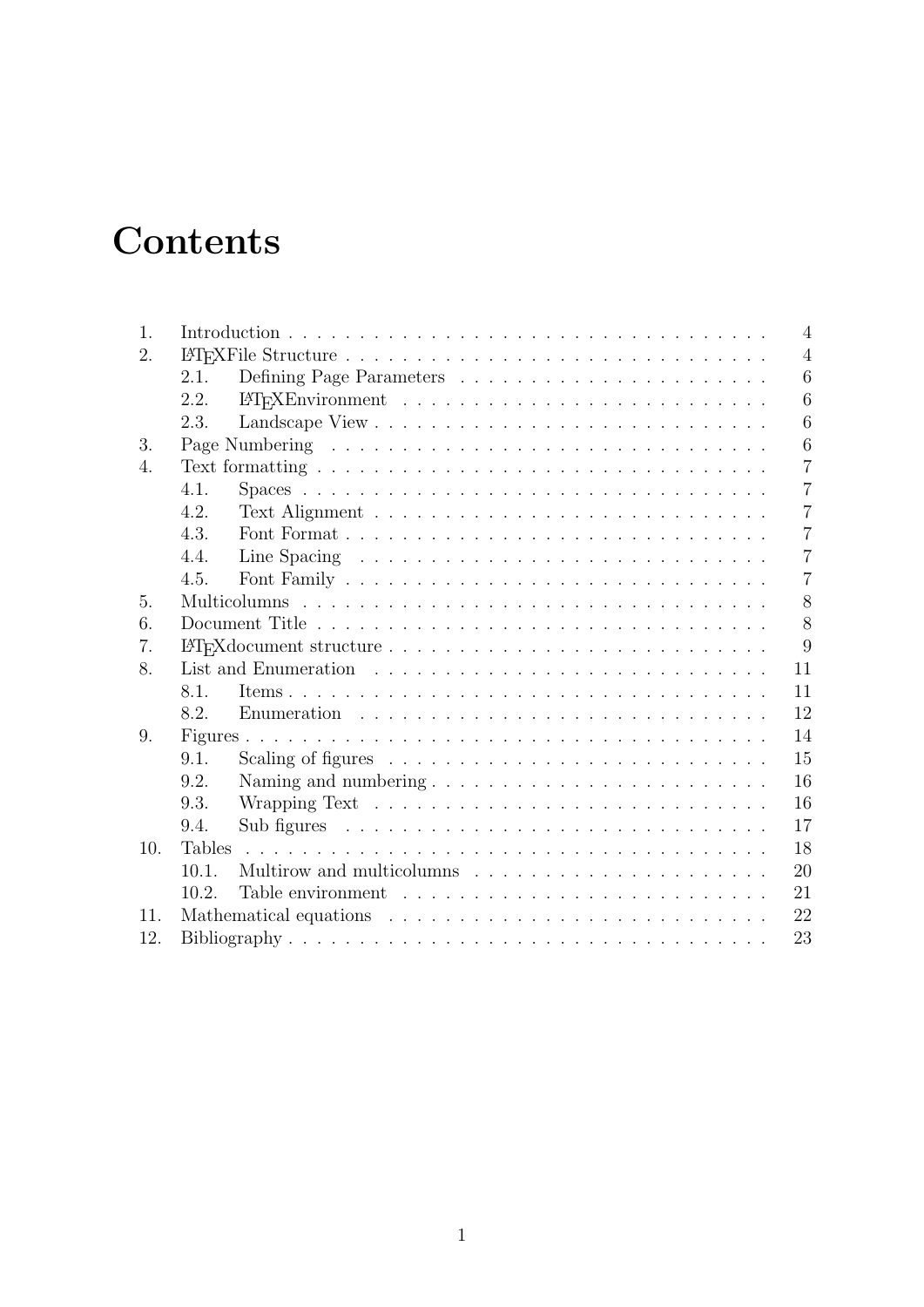# List of Figures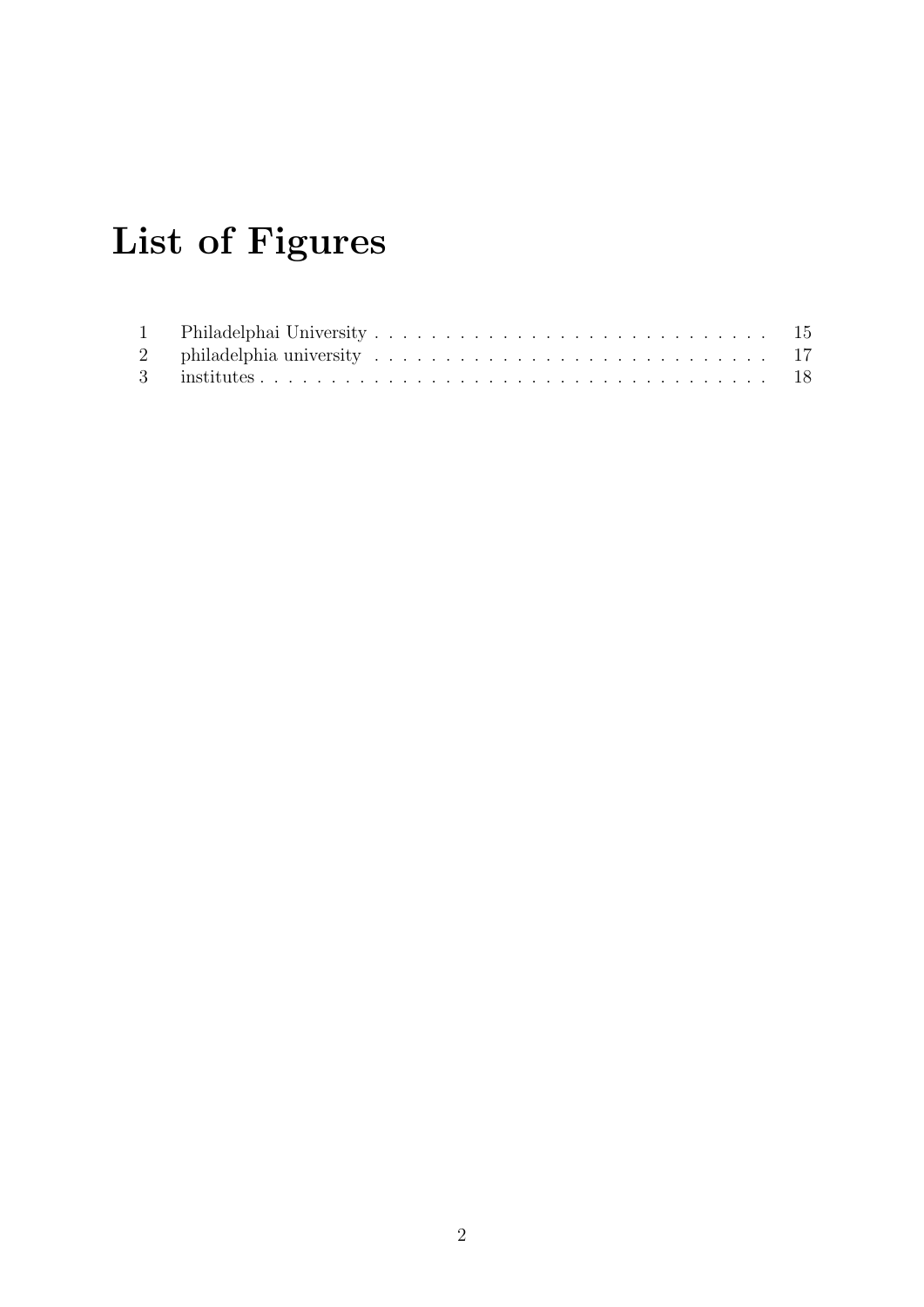# List of Tables

| $\mathbf{1}$   | $\overline{4}$ |
|----------------|----------------|
| 2              |                |
| $\mathcal{S}$  | - 9            |
| $\overline{4}$ | - 10           |
| 5 <sup>5</sup> | 14             |
| 6              |                |
| $7^{\circ}$    |                |
| 8              |                |
| 9              |                |
| 10             |                |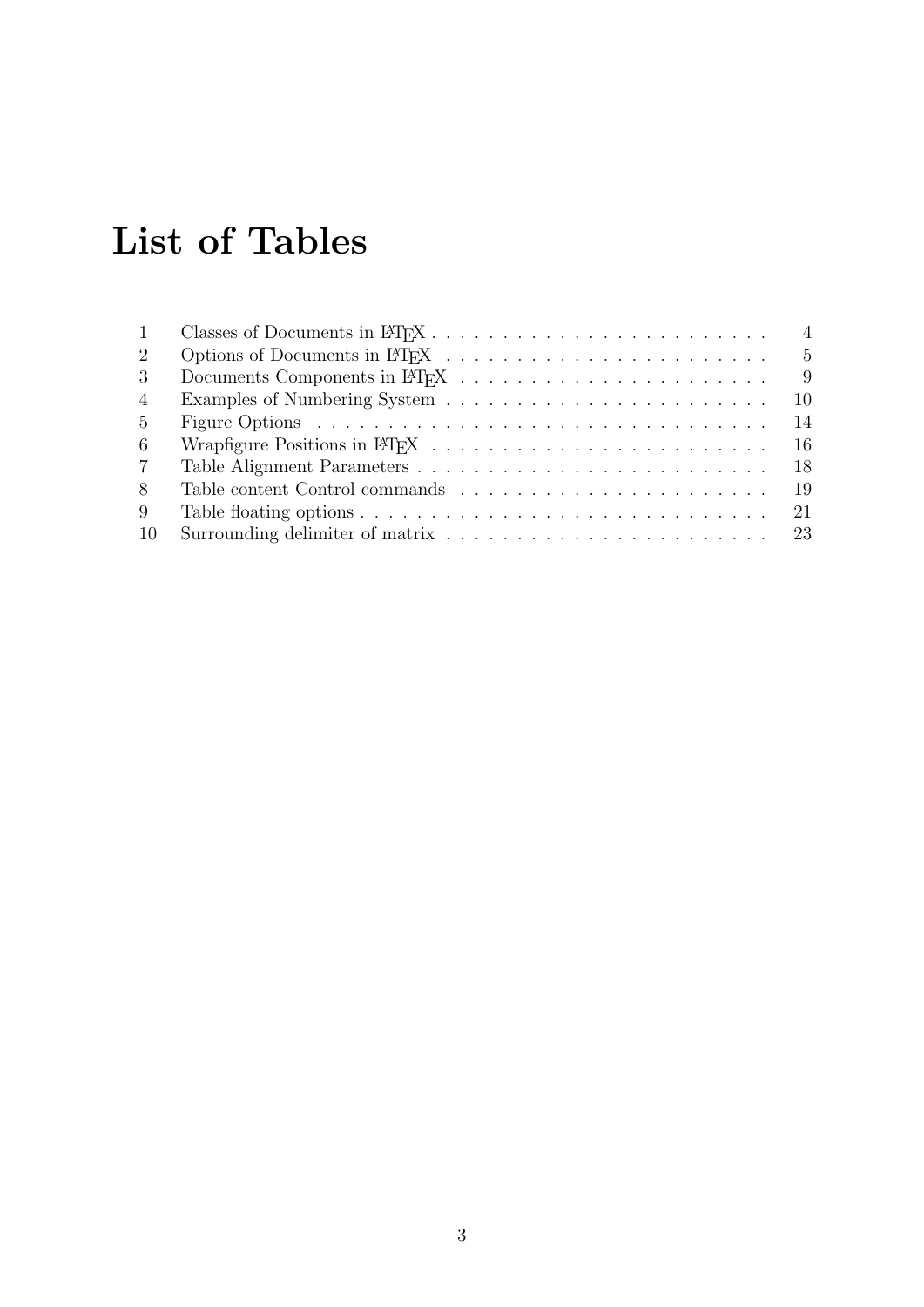### 1. Introduction

LATEXpronounced lay tech is a system for high quality Documents. It is most often used for technical or scientific documents but it can be used for almost any form of publishing. LATEXuses a plain text markup language which is compiled into a PDF document. This results in professional looking documents. TeX is an abbreviation of  $\tau \epsilon \chi \nu \eta$ , Greek for both "art" and "craft"

To run LaTeX on your PC you need to download and install LaTeX Engine which is miktex which can be downloaded from the following link:

https://miktex.org/download

also it is helpful to download a graphical tool for LAT<sub>EX</sub>-editing that run above miktex Engine, there are several options for example you can use texstudio or winedit which can be found on the following links:

https://www.texstudio.org

Or

```
http://www.winedt.com/download.html
```
for learning resources I recommend the following book and tutorial:

https://en.wikibooks.org/wiki/LaTeX

https://www.LaTeX-tutorial.com/tutorials/

### 2. LAT<sub>E</sub>XFile Structure

LaTeX file begin with  $\downarrow$  document class  $\downarrow$  command where the type of documents is specified. Document class is determined as following.

#### \documentclass[options]{class}

Classes of documents are:

| Article         | For articles in scientific journals, presentations, short |
|-----------------|-----------------------------------------------------------|
|                 |                                                           |
|                 | reports, program documentation, invitations,              |
| <b>IEEEtran</b> | For articles with the IEEE Transactions format.           |
| Proc            | A class for proceedings based on the article class.       |
| Report          | For longer reports containing several chapters, small     |
|                 | books, thesis,                                            |
| <b>Book</b>     | For real books.                                           |
| Slides          | For slides. The class uses big sans serif letters.        |
| Memoir          | For changing sensibly the output of the document. It is   |
|                 | based on the book class, but you can create any kind of   |
|                 | document with it                                          |
| Letter          | For writing letters.                                      |
| Beamer          | For writing presentations.                                |

Table 1: Classes of Documents in LAT<sub>EX</sub>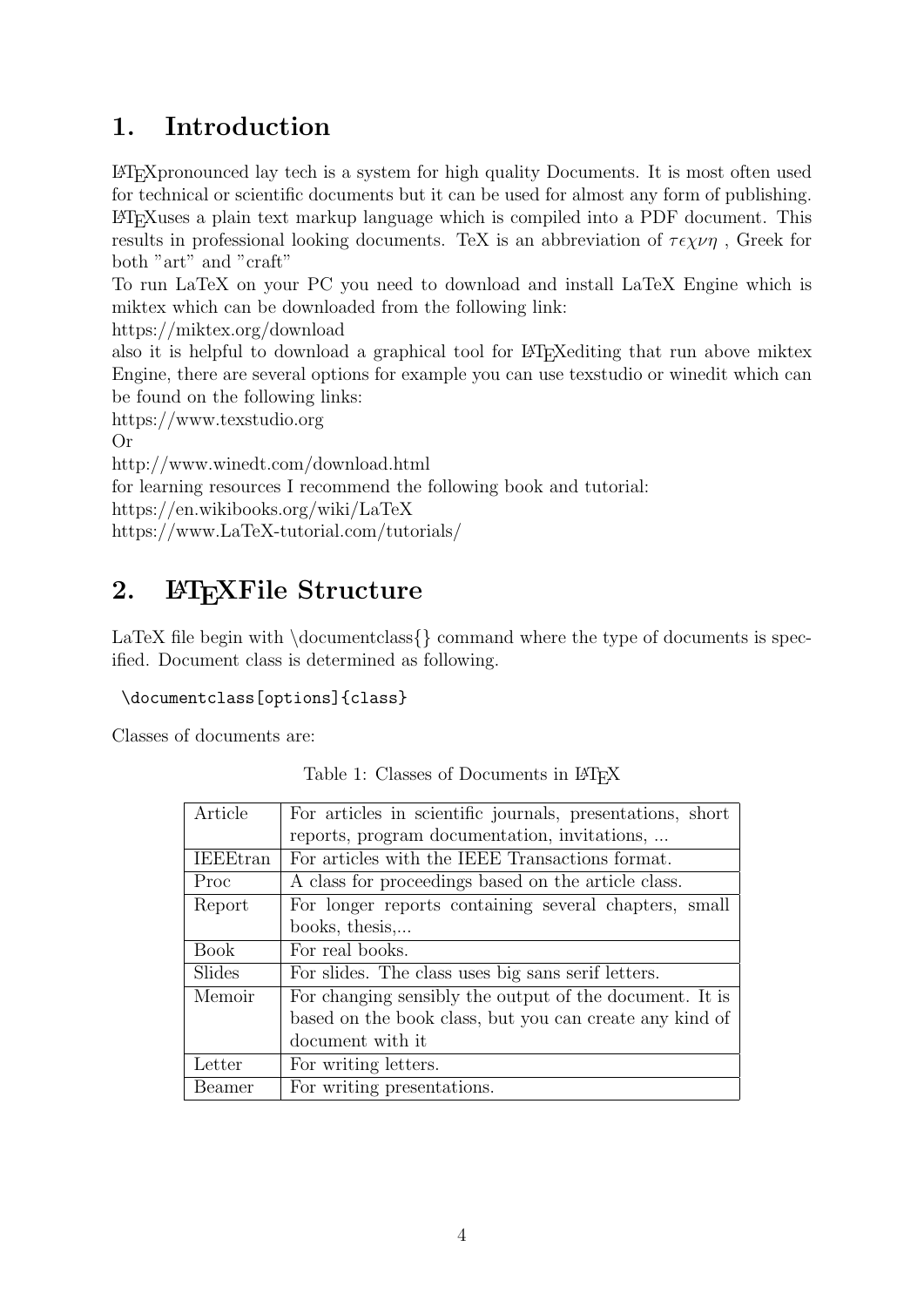| 10pt, 11pt, | Sets the size of the main font in the document. If no               |
|-------------|---------------------------------------------------------------------|
| 12pt        | option is specified, 10pt is assumed.                               |
| a4paper,    | Defines the paper size.<br>The default size is letterpa-            |
| letterpaper | per; However, many European distributions of TeX now                |
|             | come pre-set for A4, not Letter, and this is also true              |
|             | of all distributions of pdfLaTeX. Besides that, a5paper,            |
|             | b5paper, executive paper, and legal paper can be speci-             |
|             | fied.                                                               |
| Fleqn       | Typesets displayed formulas left-aligned instead of cen-<br>tered.  |
| Leqno       | Places the numbering of formulas on the left hand side              |
|             | instead of the right.                                               |
| titlepage,  | Specifies whether a new page should be started after the            |
| notitlepage | document title or not. The article class does not start a           |
|             | new page by default, while report and book do.                      |
| Twocolumn   | Instructs LAT <sub>E</sub> Xto typeset the document in two columns  |
|             | instead of one.                                                     |
| twoside,    | Specifies whether double or single sided output should              |
| oneside     | be generated. The classes article and report are single             |
|             | sided and the book class is double sided by default. Note           |
|             | that this option concerns the style of the document only.           |
| Landscape   | Changes the layout of the document to print in land-<br>scape mode. |
| openright,  | Makes chapters begin either only on right hand pages or             |
| openany     | on the next page available. This does not work with the             |
|             | article class, as it does not know about chapters. The              |
|             | report class by default starts chapters on the next page            |
|             | available and the book class starts them on right hand              |
|             | pages.                                                              |
| Draft       | LAT <sub>F</sub> Xindicate hyphenation and justification<br>makes   |
|             | problems with a small square in the right-hand margin               |
|             | of the problem line so they can be located quickly by a             |
|             | human. It also suppresses the inclusion of images and               |
|             | shows only a frame where they would normally occur.                 |

Table 2: Options of Documents in L<sup>AT</sup>EX

The structure of LATEX file is defined below \documentclass{...} %Preamble(contains commands that affect the entire document.)

\begin{document}

\end{document}

Where the text is written between \begin{document}and \end{document} the preamble define commands that affect the entire document. No text is inserted in preamble

Example: \documentclass[12pt,a4paper,oneside]{article}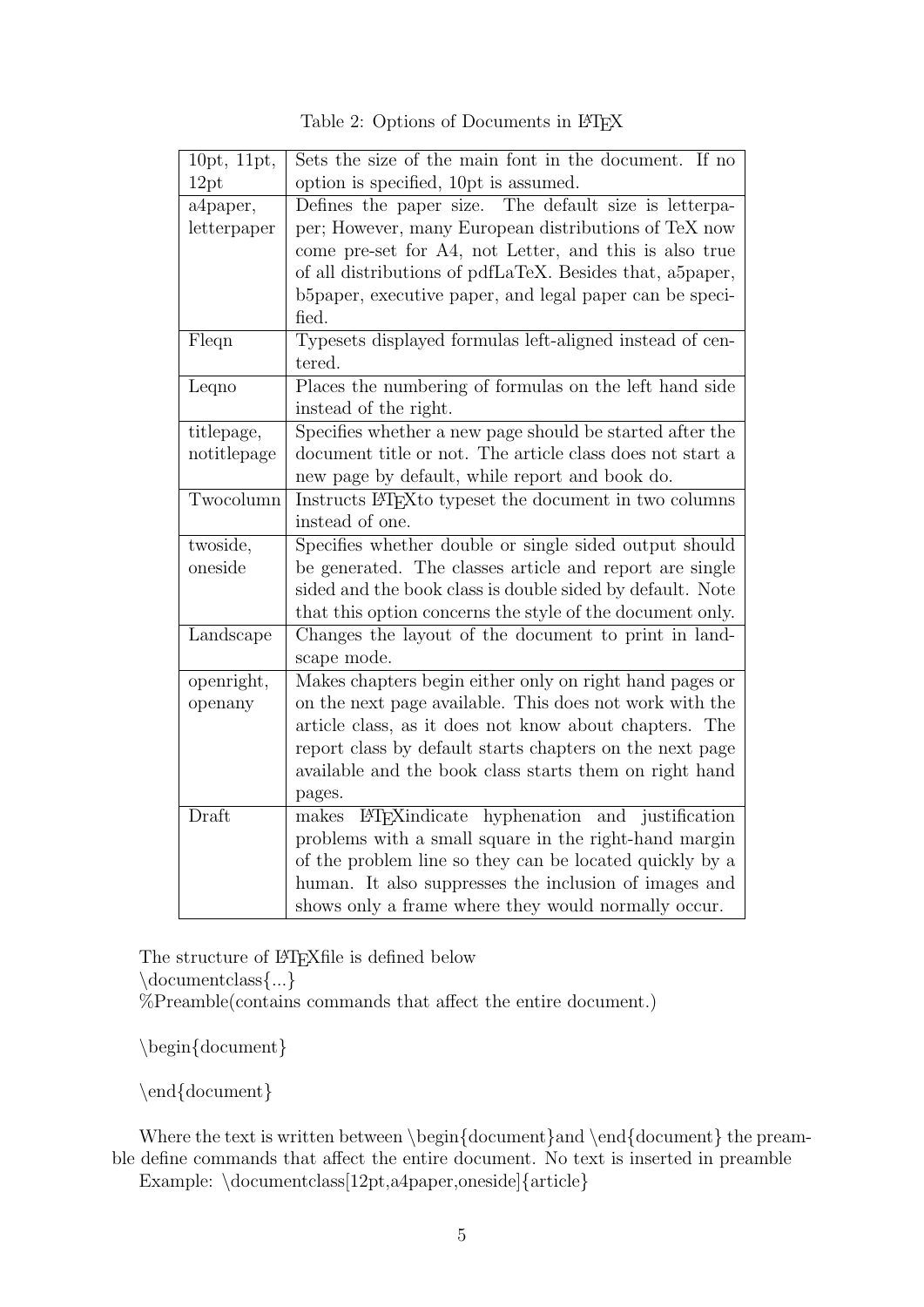### 2.1. Defining Page Parameters

The size and parameters of page is defined using geometry package which need to be included in the document using \usepackage command \usepackage command structure as the following: \usepackage[options]{geometry} Examples: \usepackage[legalpaper, landscape, margin=2in]{geometry} \usepackage[a4paper, landscape, margin=1in]{geometry} Or \usepackage{geometry} \geometry{legalpaper, margin=2in} \usepackage[top=1in, bottom=1.25in, left=1.25in, right=1.25in]{geometry} \usepackage[a4paper,margin=2.54cm]{geometry}

### 2.2. ETFXEnvironment

The commands in LATEXis performed be defining an environment the environment in  $\LaTeX{}$ is defined and begins by command \begin{Env. Name} and terminated using command  $\end{Env}$ . Name.

### 2.3. Landscape View

To use Landscape view within the document the following command can be use where the text within \begin{landscape} \end{landscape} is displayed in landscape view the text outside  $\begin{array}{\end{array}$  are portrait by default to use  $\begin{array}{\end{array}$  and  $\end{array}$ command the user should use lscape package as in the following example: \usepackage{lscape} \begin{landscape} \end{landscape}

### 3. Page Numbering

by default LATEXuses arabic numeral for page numbering. page numbering can be setting using  $\pagenumber{fun _style}$  command where num style refer to number used in page numbering which are:

- arabic: for arabic numerals  $(1,2,3,...)$ .
- roman: for lower case roman numerals  $(i, ii, iii, ...)$
- Roman: for upper case roman numerals  $(I,II,III,...)$
- alph: for lower case alphabetical numbering  $(a,b,c,...)$
- Alph: for upper case alphabetical numbering  $(A, B, C, \ldots)$

\pagenumbering is not environment its a command that affect the entire document so its location is in preamble.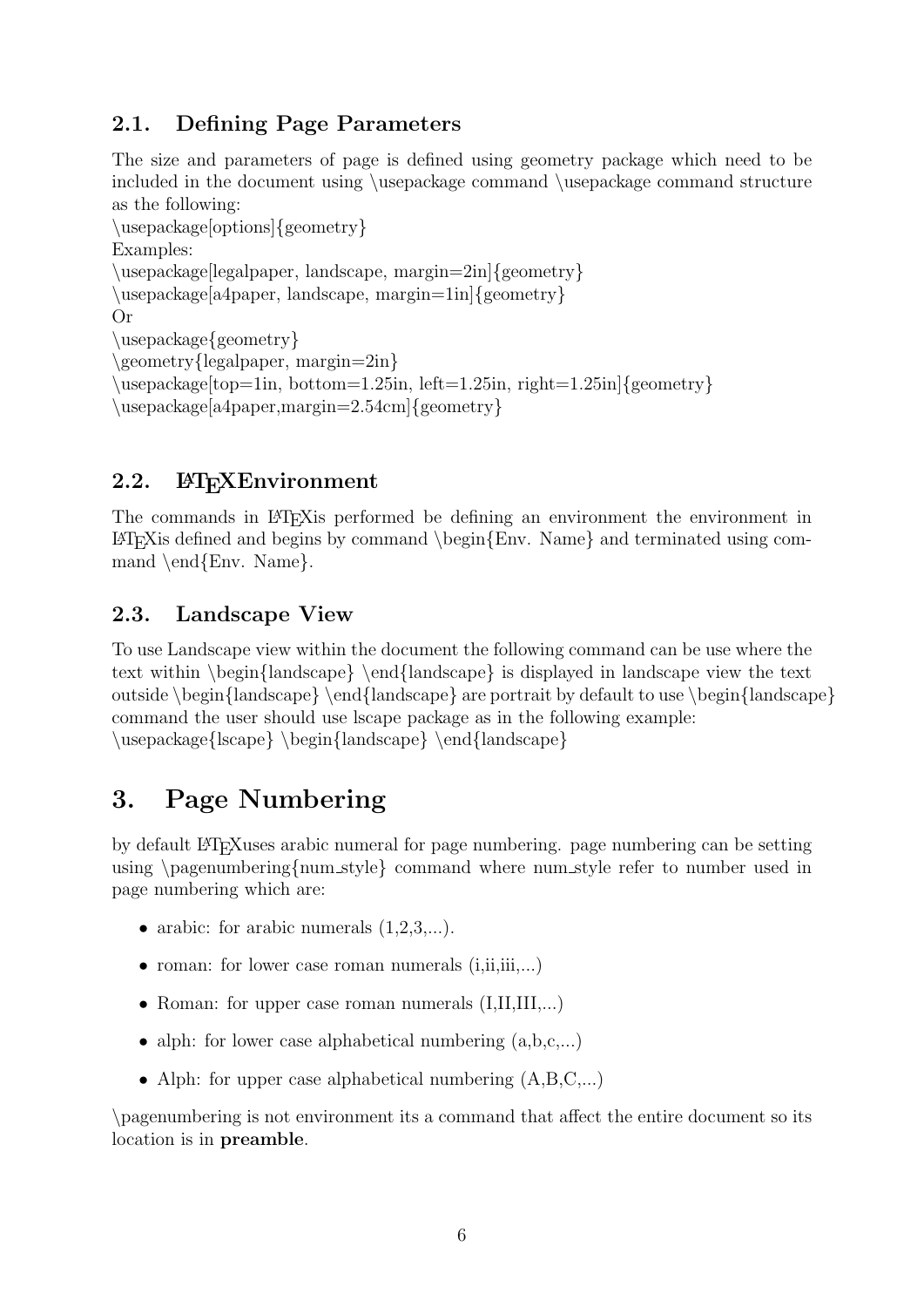### 4. Text formatting

LATEXuses the following commands to format the text which are:

### 4.1. Spaces

All white spaces are ignored and will appear as a single space. To create tabs or new line or any spaces you need to use the following commands

\newpage will start new page in L<sup>AT</sup>FXdocument

 $\log \neq$  will start new line

\hspace{50pt} for horizontal space with 50pt and \hspace{10cm} will create a spacxe with 10 cm.

### 4.2. Text Alignment

Full justified is the Default setting in LaTeX. For left, right and center alignment use the following commads:

For left alignment use flushleft environment \begin{flushleft}this text will be aligned to left \end{flushleft}

For right alignment use flushright environment \begin{flushright} this text will be aligned to right \end{flushright}

For centering use center use environment \begin{center} this text will be centered aligned \end{center}

### 4.3. Font Format

For italic text  $\text{t}$  or  $\text{this text}$  is italic this text is italic For bold text \textbf{this text is Bold} this text is Bold

For normal text  $\text{normal}$  {text}

For underline \underline{under line text} or

\usepackage{soul} then \ul{underlined text} underlined text

For strikethrough text \usepackage{soul} then \st{strikethrough text} strikethrough text

### 4.4. Line Spacing

To control line spacing the user need to use setspace package then use the command \doublespacing for double spacing text or \singlespacing for single spacing as in the following example:

\usepackage{setspace} \doublespacing \singlespacing

### 4.5. Font Family

LATEXprovide several font families as following: \textrm{Roman text family} \textsf{san serf family}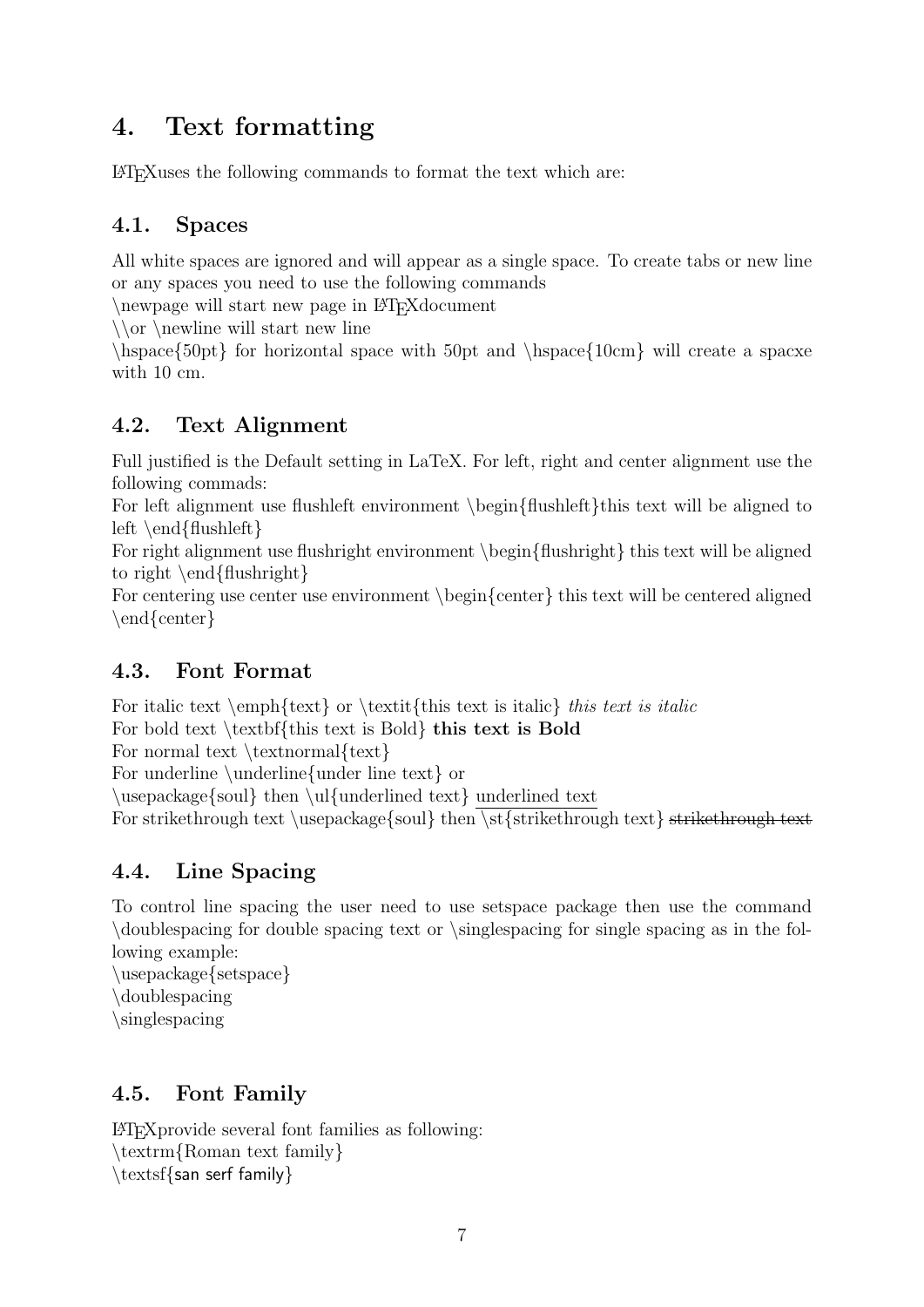```
\texttt{teletypefont family}
\textsl{slanted shape}
\textsc{SMALL CAPITALS}
\uppercase{ UPPERCASE}
\lowercase{lowercase}
```
### 5. Multicolumns

By default the LATEX document is single column document but multiple column document can be defined. The text that is defined inside multicols environment is displayed as multi columns, and the text outside multicols environment is displayed in single columns format. To use multicols environment the multicol package must be used. The format of multicols environment is  $\begin{cases}$ multicols ${\text{number_ofj_} }$ As in the following example:

\usepackage{multicol}

 $\begin{cases}$  \begin{multicols}{2}

\end{multicols}

By default the columns in multicols environment are balanced, which means the columns in a page have the same length. If the user want to create unbalanced columns; asterisk can be added after multicols environment as following:

 $\begin{cases}$  hegin{multicols<sup>\*</sup>}{2}

for unbalanced columns.

To end the column at current location and begin new column for the remaining of the text the following command can be used

\columnbreak.

To control the properties of columns the following commands can be use in preamble to affect the property of columns.

 $\setminus \setminus \setminus \{\text{columnsep}\}\$  or cm or in to set the space between columns.

\setlength{\columnseprule}{1pt} set a vertical line between columns.

### 6. Document Title

The title object contains three parts: title, author and date which can be set as the following:

 $\tilde{\theta}$  is a test of  $\L{aTex} \author{\sultan M. Al-Rushdan \thanks{\in$ philadelphia university } \date{date}

if the braces in date left empty then no date will display.

The title, author and date parameters are set in preamble so they are not displayed in document, to display these information in document the \maketitle command should be used in document environment. As shown in the following example:

\title{This is a test of LaTeX}

\author{Sultan M. Al-Rushdan \thanks{instructor at philadelphia university}}

\date{date}

\begin{document}

\maketitle

\enddocument

\thanks{note} command will add a note to page footer.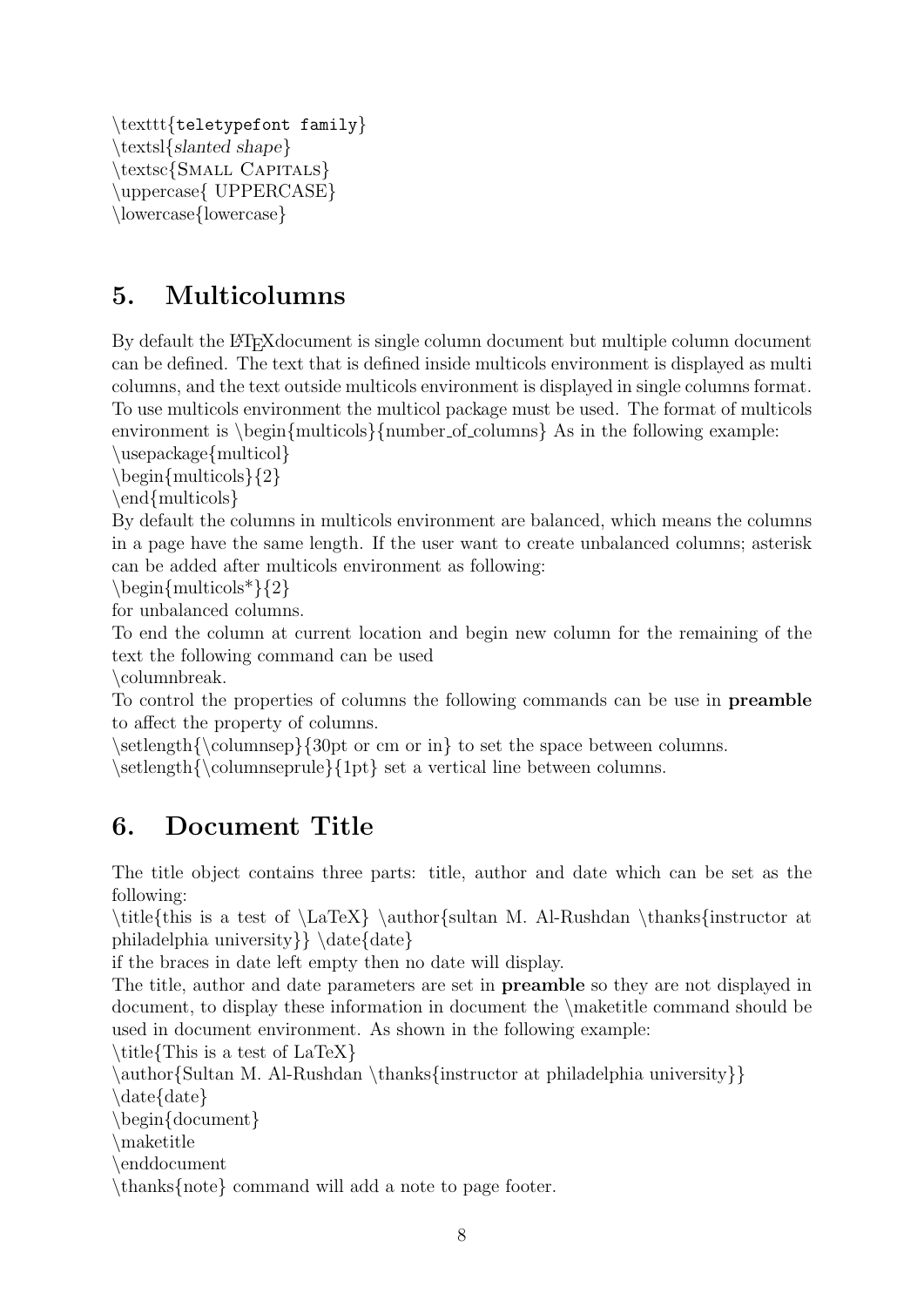### 7. LATEXdocument structure

Documents in LAT<sub>E</sub>Xcan divided to the following levels note that in article you can only use section, sub section, sub sub section, paragraph and sub paragraph. Part and chapter are not applicable to articles.

| Command                                                       | Level | Comment                |
|---------------------------------------------------------------|-------|------------------------|
| $\text{part}$ '' part $\}$                                    | $-1$  | only books and reports |
| $\text{chaper}$ '' chapter'' }                                |       | only books and reports |
| $\setminus \operatorname{section} \{ \text{``section"} \}$    |       | not in letters         |
| subsection {"subsection" }                                    | 2     | not in letters         |
| subsubsection{"subsubsection"}                                | 3     | not in letters         |
| $\gamma$ paragraph $\gamma$ <sup>*</sup> paragraph $\gamma$ } |       | not in letters         |
| \subparagraph{"subparagraph"}                                 |       | not in letters         |

Table 3: Documents Components in LAT<sub>E</sub>X

For example if you are writing a book or report you can define the following structure: \part{part introduction}

\chapter{chapter introduction}

\section{section introduction}

\subsection{subsection introduction}

\subsubsection{sub-subsection introduction}

\paragraph{paragraph introduction}

\subparagraph{sub-paragraph introduction}

Part name and number will appear as Part 1 in a separate page

Chapter name and number will appear chapter 1 then the name in separate line Section will be numbered 1.1

Sub section will be numbered 1.1.1

Sub sub section , paragraph , sub paragraph will not be numbered by default All in new line.

All titles of the numbered components are added automatically to the table of contents. Or

\section[table of content item]{section name} in this case "table of content item" is the text that will appear in table of content.

The table of content can be added to text using command

\tableofcontents

The following Example shows how to define deferent names for components in the table of contents

\part[p int]{part introduction}

\chapter[ch intro]{chapter introduction}

\section[sec intro]{section introduction}

\subsection[sub sec intro]{subsection introduction}

\subsubsection{sub-subsection introduction}

\paragraph{paragraph introduction}

\subparagraph{sub-paragraph introduction}

the default name for table of content is content to change the name of table of content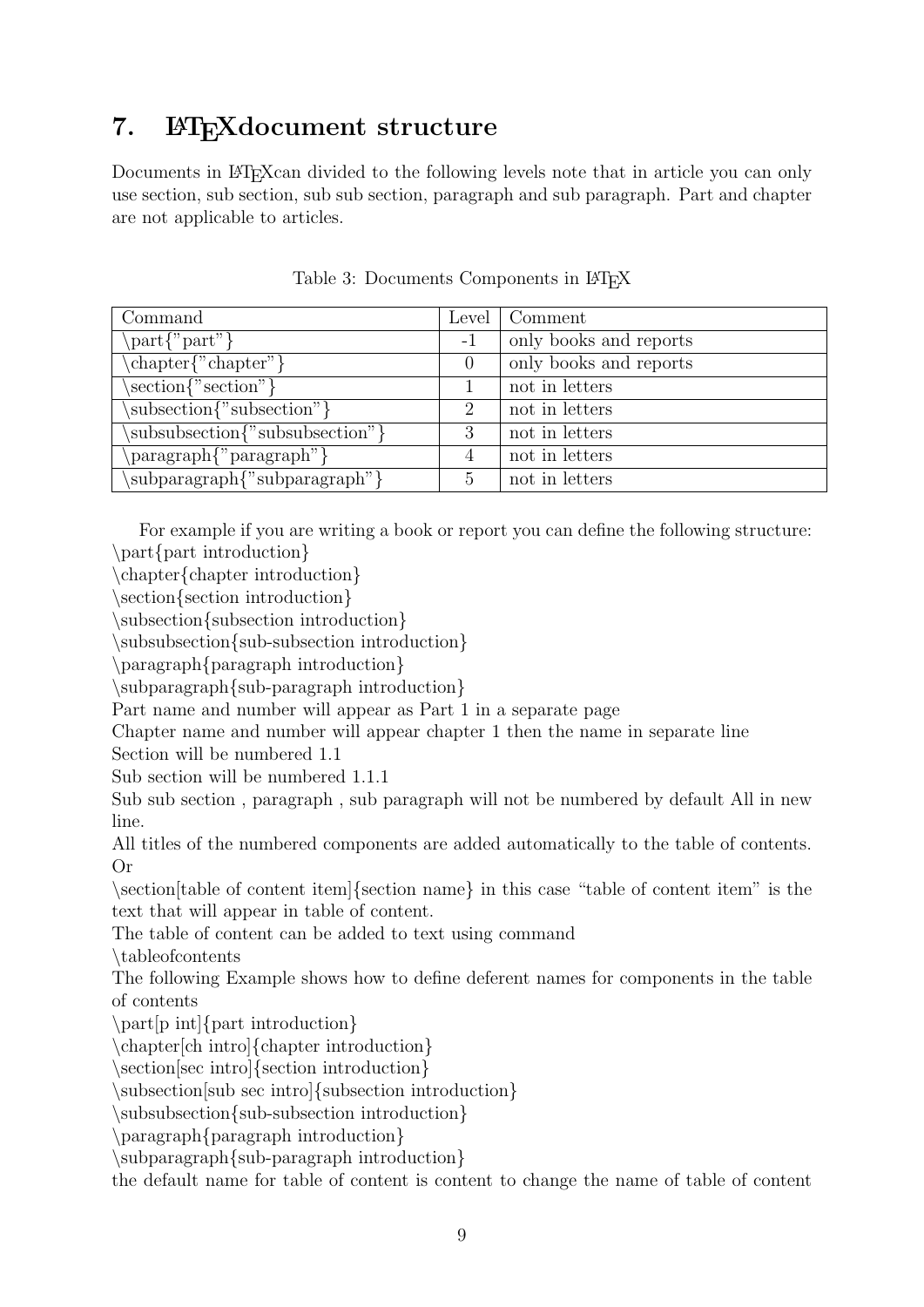the following command is added in preamble

\renewcommand \contentsname{Summary}

Also LATEX define list of figure and list of tables object that can be defined in LATEX document like the following: \listoffigures

\listoftables

As in table of content to change the name of the list for tables and figures you can use the following commands in preamble

\renewcommand \listfigurename{fig(new name)}

\renewcommand \listtablename{tab(new name)}

Note the commands to change the list of contents, figures and tables are defined in preamble not in document environment. To control the depth of table of content

 $\setminus$ setcounter $\{to \text{depth}\}$  where depth is a number that define the depth that will be numbered and hence appear in table of contents, the default is 1 which means only the sections will appear. But the depth can be changed to a deeper level for example 3 means that the subsubsection will be numbered and added to table of contents.

To unnumber the heading of components (parts, chapter,sections, ,. . . ) asterisk symbol can be added as in the following example in this case the component will not be numbered and will not appear in table of contetnt \part\*{part tow}

\chapter\*{chapter two}

\section\*{section two}

\subsection\*{subsection two}

\subsubsection\*{sub-subsection tow}

\paragraph\*{paragraph tow}

\subparagraph\*{sub-paragraph two}

To control the numbering format of components the following commands are added to preamble:

\renewcommand \thesection\arabic{section}–}

which means the section numbering will be in Arabic numerals followed by  $-$ 

\renewcommand \thesubsection{\thesection \arabic{subsection}–}

which means the numbering of sub section will begin with the number of section followed by the number of subsection using Arabic numerals followed by – and so on as shown in the following two example. Note these command are inserted in preamble not in document environment.

 $\rm{emewcommand}$  \thesubsubsection {\thesubsection \arabic{subsubsection }–}

\renewcommand \theparagraph{\thesubsubsection \arabic{paragraph}–}

The following table shows example how to define numbering systems.

| Command                                              | Format                                |
|------------------------------------------------------|---------------------------------------|
| $\verb \renewcommand \thesection{\arabic{section}- $ | $1-$ , $2-$ , $3-$ ,                  |
| $\renewcommand\thesection{\romand\thinspace}+$       | $i-$ , ii-, iii-, iv-, v-, vi-, vii-, |
| $\rm\$ renewcommand $\rm\$                           | I., II., III., IV., V., VI., VII.,    |
| $\text{renewcommand}\t  the section {(\alpha\$       | $(a)$ , $(b)$ , $(c)$ , $(d)$ .       |
| \renewcommand\thesection{\Alph{section}-}            | $A-$ , $B-$ , $C-$ , $D-$             |

Table 4: Examples of Numbering System

To control the size of part headers font the following command can be used: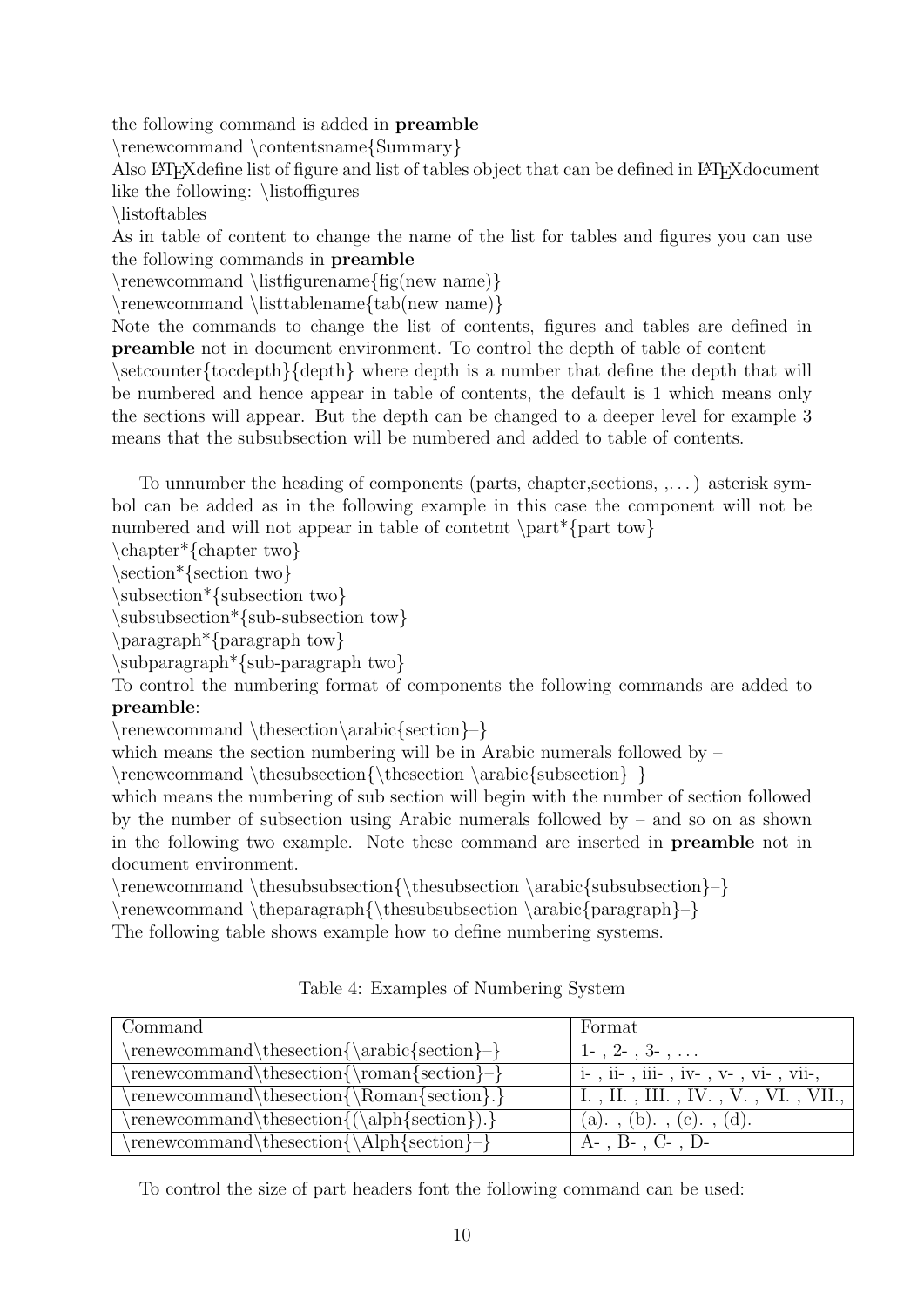$\usepackage{\it itlesec} \it itleformat*\{\section}{\LARGE\bf}$  the font is large and bold  $\tilde{\sum}$  \titleformat\*{\subsection}{\Large\it} the font is large and italic  $\tilde{\mathrm{}\sum\mathrm{subsubsection}}$  the font is normal size and bold  $\tilde{\mathrm*}\{paragraph\}$  $\tilde{\sum}$  \titleformat\*{\subparagraph}{\large\bf} \bf for bold font \it for italic font.

### 8. List and Enumeration

List and Enumeration in LATEX concern with ordered and non ordered list as following:

#### 8.1. Items

Non ordered List Items in LAT<sub>EX</sub>(usually bullet or star, dash) which is defined in itemize environment. the following example shows how to define a list

```
\begin{itemize}
       \item first
       \item second
       \item third
       \item fourth
\end{itemize}
```
the result of the above is:

• first

- second
- third
- fourth

for Multilevel item list:

```
\begin{itemize}
```

```
\item first
\begin{itemize}
       \item first first
       \item first second
\end{itemize}
\item second
\item third
\begin{itemize}
       \item third first
       \item third second
```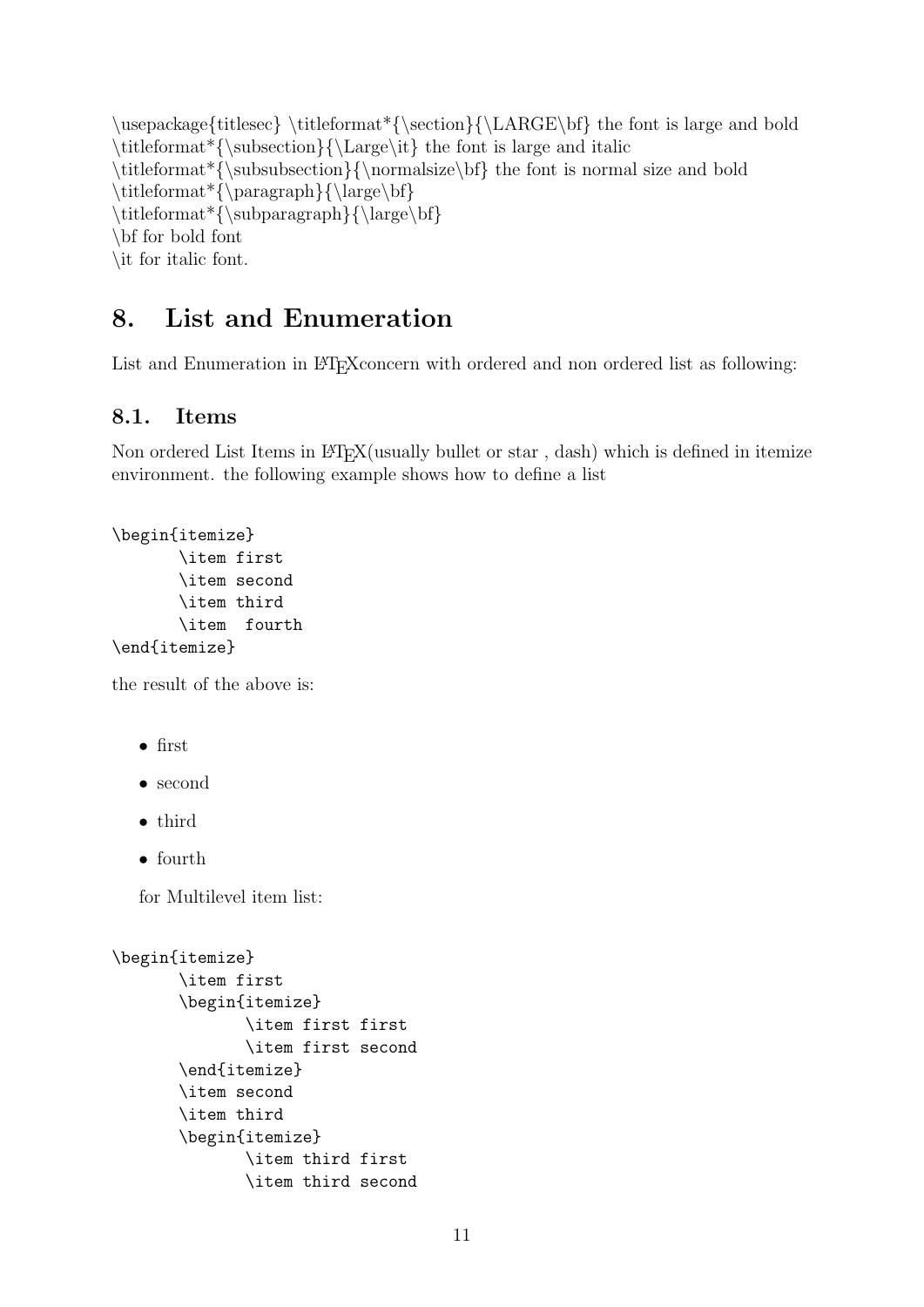```
\begin{itemize}
             \item third second first
             \item third second second
       \end{itemize}
\end{itemize}
\item fourth
\begin{itemize}
       \item fourth first
       \item fourth second
\end{itemize}
```
\end{itemize}

the result of thy above is:

- first
	- first first
	- first second
- second
- third
	- third first
	- third second
		- ∗ third second first
		- ∗ third second second
- fourth
	- fourth first
	- fourth second

To control the itemized numbering

```
\renewcommand{\labelitemi}{$\circ$} the item numbering will be circles
\renewcommand{\labelitemii}{$\bullet$}
\renewcommand{\labelitemiii}{$\ast$}
```
#### 8.2. Enumeration

Enumeration are Ordered list or the list that are numbered in ascending order using numbers or letters like 1,2,3 or a,b,c or i,ii,iii this can be defined using enumerate environment

```
\begin{enumerate}
       \item first
       \item second
       \item third
       \item fourth
\end{enumerate}
```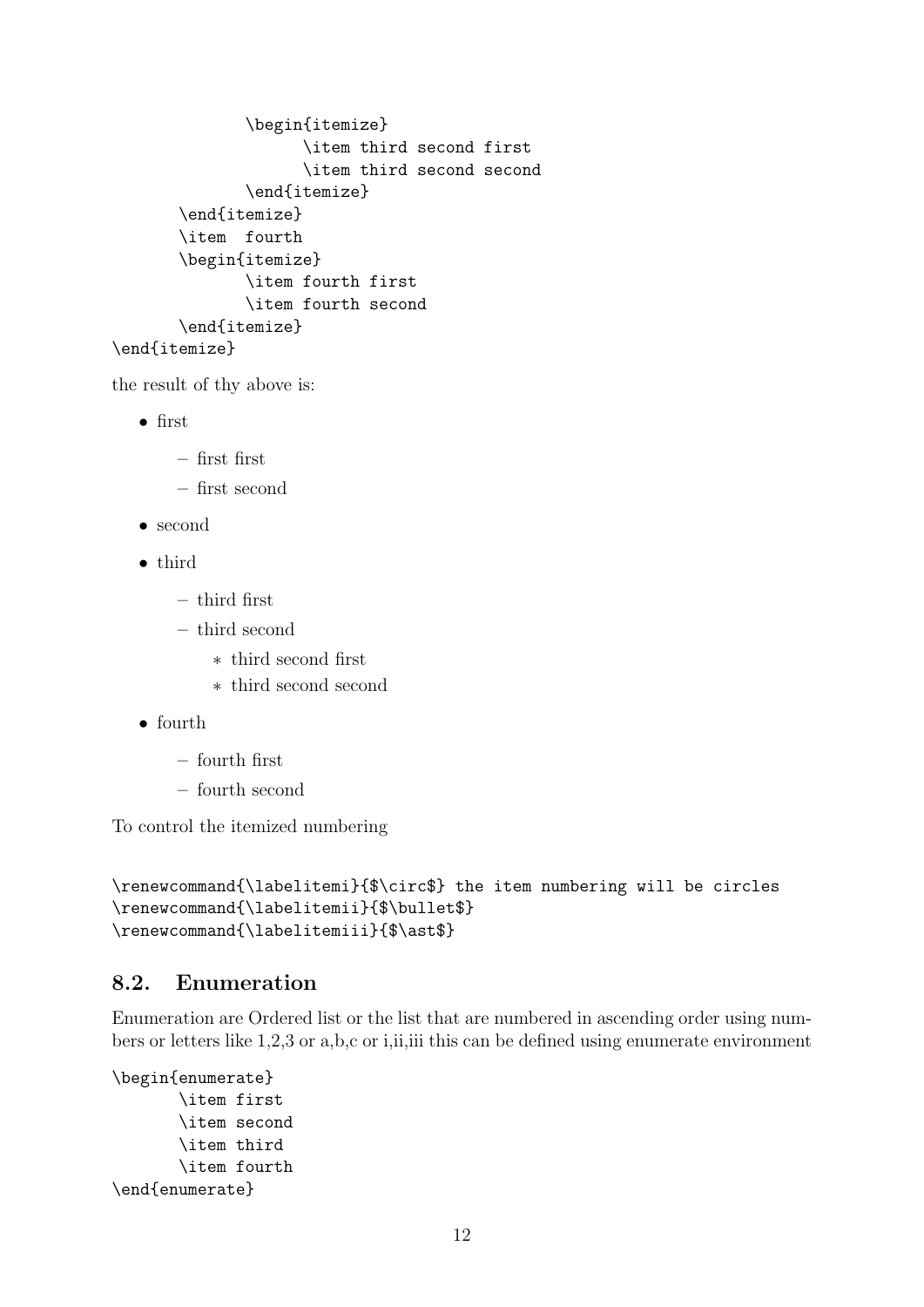The result will be ordered list numbered  $1,2,3,4,\ldots$  as following:

- 1. first
- 2. second
- 3. third
- 4. fourth

for multilevel enumeration:

```
\begin{enumerate}
      \item first
      \begin{enumerate}
            \item first first
            \begin{enumerate}
                  \item first first first
                  \begin{enumerate}
                        \item first first first first
                        \item first first first second
                  \end{enumerate}
                  \item first first second
            \end{enumerate}
            \item first second
            \item first third
       \end{enumerate}
       \item second
       \begin{enumerate}
             \item second first
             \item second second
       \end{enumerate}
       \item third
       \item fourth
\end{enumerate}
```
the result of the above code is:

1. first

(a) first first

- i. first first first
	- A. first first first first
	- B. first first first second
- ii. first first second
- (b) first second
- (c) first third
- 2. second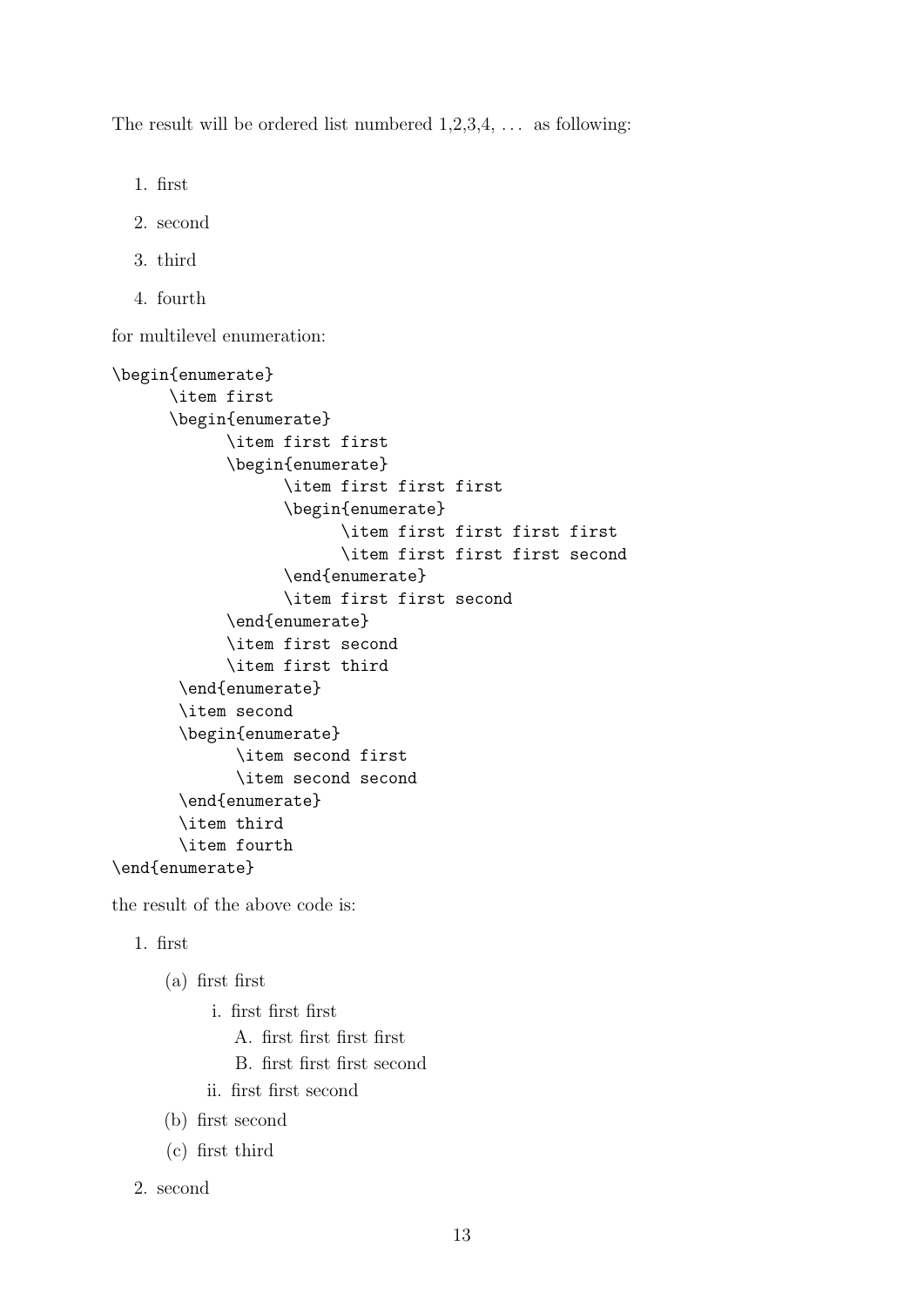- (a) second first
- (b) second second

```
3. third
```
4. fourth

Up to 4 level of enumeration is available in latex. The default numbering scheme is:

- Arabic number  $(1, 2, 3, ...)$  for Level 1
- Lowercase letter  $(a, b, c, ...)$  for Level 2
- Lowercase Roman numeral (i, ii, iii, ...) for Level 3
- Uppercase letter  $(A, B, C, ...)$  for Level 4.

To change the numbering of enumeration the user can use the following commands. Where  $i$ ,  $ii$ ,  $iii$ ,  $iv$  indicate the level that is being numbered.

```
\renewcommand\labelenumi{\roman{enumi}}
\renewcommand\labelenumii{\Alph{enumii}}
\renewcommand\labelenumiii{\alph{enumiii}}
\renewcommand\labelenumiv{\arabic{enumiv}}
```
### 9. Figures

To insert figures in LAT<sub>E</sub>Xthree packages must be included which are float, graphicx and caption as following:

\usepackage{float} \usepackage{graphicx} \usepackage{caption}

The figure can be added using figure environment as following:

```
\begin{figure}[option]
\includegraphics[option]{figure file name}
\caption{the caption of figure}
\end{figure}
```
Figure options concern with where figure will appear in the document, the following table shows what options are available:

| Specifier | Action                                                                         |
|-----------|--------------------------------------------------------------------------------|
| Η         | Place exactly at spot in source text                                           |
|           | Place approximately at spot in source test                                     |
|           | Place at top of page                                                           |
|           | Place at bottom of page                                                        |
|           | Override internal LAT <sub>F</sub> X parameters for determining float position |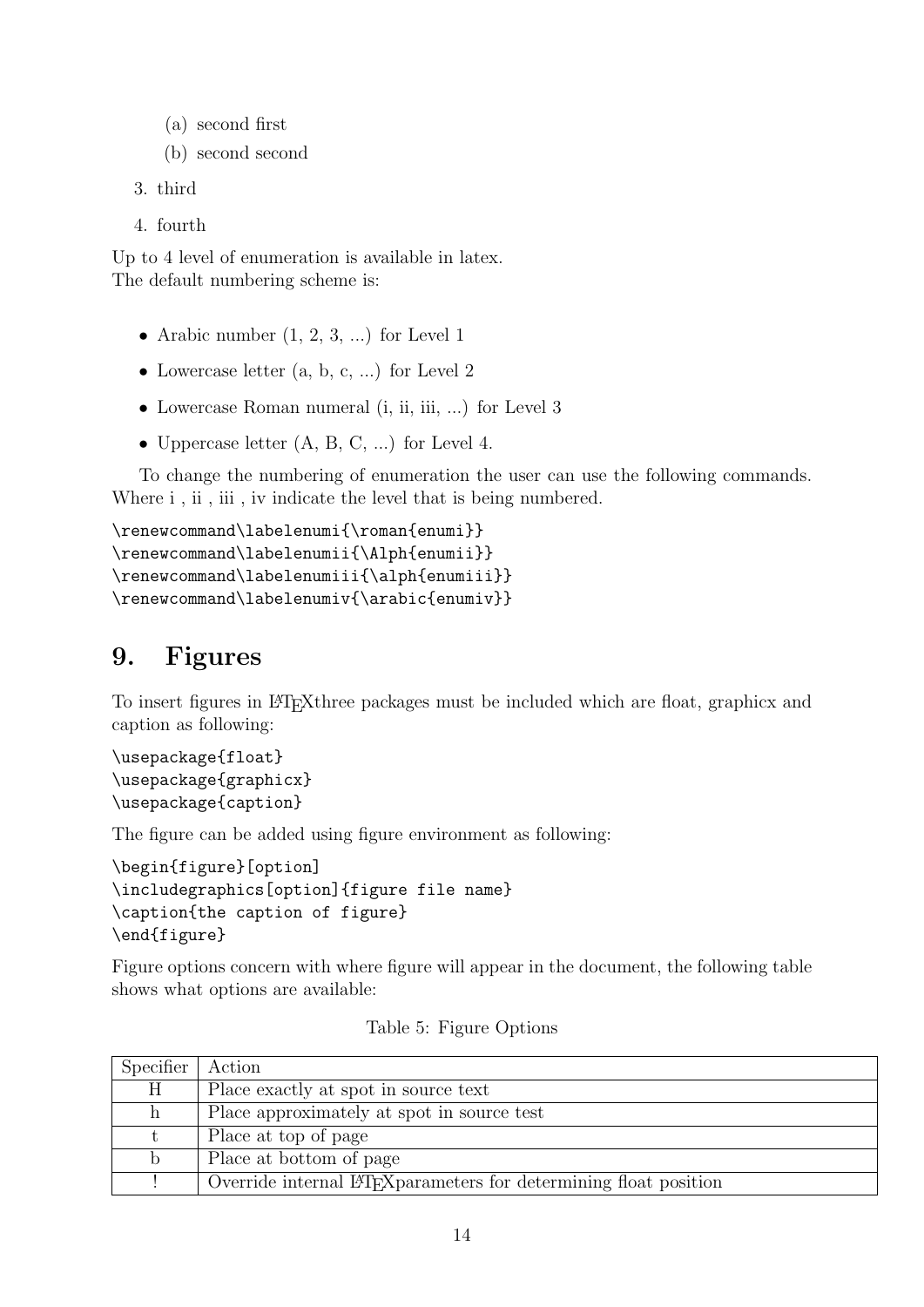Includegraphics option are all about the size and scaling of the figure which will be explained later.

for example the following code will display philadelpia logo form philadelphia logo file in the document:

```
\begin{figure}[H]
\centering
\includegraphics{philadelphia_logo}
\caption{Philadelphai University}
\end{figure}
```


Figure 1: Philadelphai University

By defult the figure is justified left but the caption is justified center so to justify the caption to left the following command must be added to preamble

\captionsetup[figure]{justification=raggedright,singlelinecheck=false}

#### 9.1. Scaling of figures

the following examples shows how to use includegraphics options to control the size of figure in L<sup>AT</sup>FX:

```
\includegraphics[width=1\textwidth]{pu.png}
```
the figure width is the same as the text width (the width of the whole text area in page not just the column width)

```
\includegraphics[width=5cm]{pu.png} figure width is 5 cm
\includegraphics[width=0.5\textwidth]{pu.png}
\includegraphics[width=200pt]{pu.png}
\includegraphics[height=7cm, width=5cm]{pu.png}
```
Unless otherwise specified the ratio between height and width is preserved. As in the previous examples except the last one.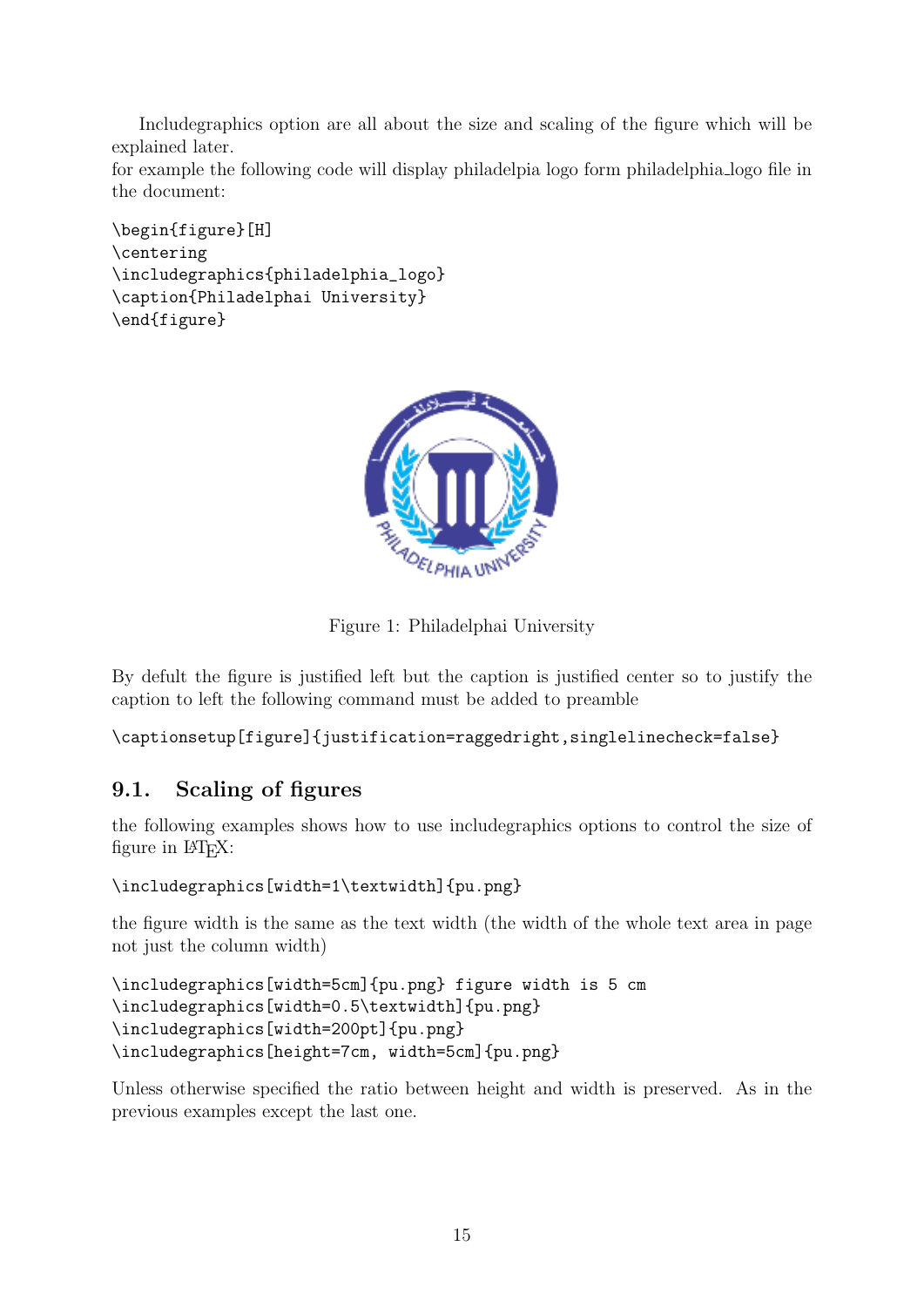### 9.2. Naming and numbering

The default naming and numbering of figures is "Figure" followed by the sequence number of figure in the document, to change the numbering so that the section number is included in the figure the following command must be used in preamble.

\renewcommand{\thefigure}{\arabic{section}.\arabic{figure}}

Where the figure number is defined as the section number in arabic numerals followed by the figure number in Arabic numerals. Example:

```
\renewcommand{\thefigure}{\arabic{chapter}.\Roman{section}.\Alph{subsection}.
\setcounter{figure}{1}\arabic{figure}}
```
The figure number consist of chapter number in arabic numerals followed by section number in roman numerals followed by subsection number in capital letters numbering followed by figure number in arabic numerals. By default the figure numbering in continuous across the entire document. The command  $\setminus$ setcounter{figure}{1} reset the figure counter in every subsection to 1. To change the figure name the following command can be used to change figure name form "figure" to "Fig." for example.  $\rm{mod}{\figurename}{Fig.}$ 

### 9.3. Wrapping Text

To wrap text around figure the wrapfig package must be used, then wrapfigure environment must be used in LAT<sub>E</sub>X document, the format of the environment is:

```
\usepackage{wrapfig}
...
...
...
\begin{wrapfigure}{position}{resizing}
\includegraphics[scale]{figure file name}
\caption{figure caption}
\end{wrapfigure}
```
The position parameter determine the position of figure in the text there are eight options descriped in the following table:

|  | $r   R  $ right side of the text                                      |
|--|-----------------------------------------------------------------------|
|  | $L$   left side of the text                                           |
|  | $i \mid I \mid$ inside edge-near the binding (in a two side document) |
|  | $\circ$   O   outside edge-far from the binding                       |

Table 6: Wrapfigure Positions in LAT<sub>EX</sub>

The uppercase-character allows the figure to float, while the lowercase version means "exactly here". See The following example: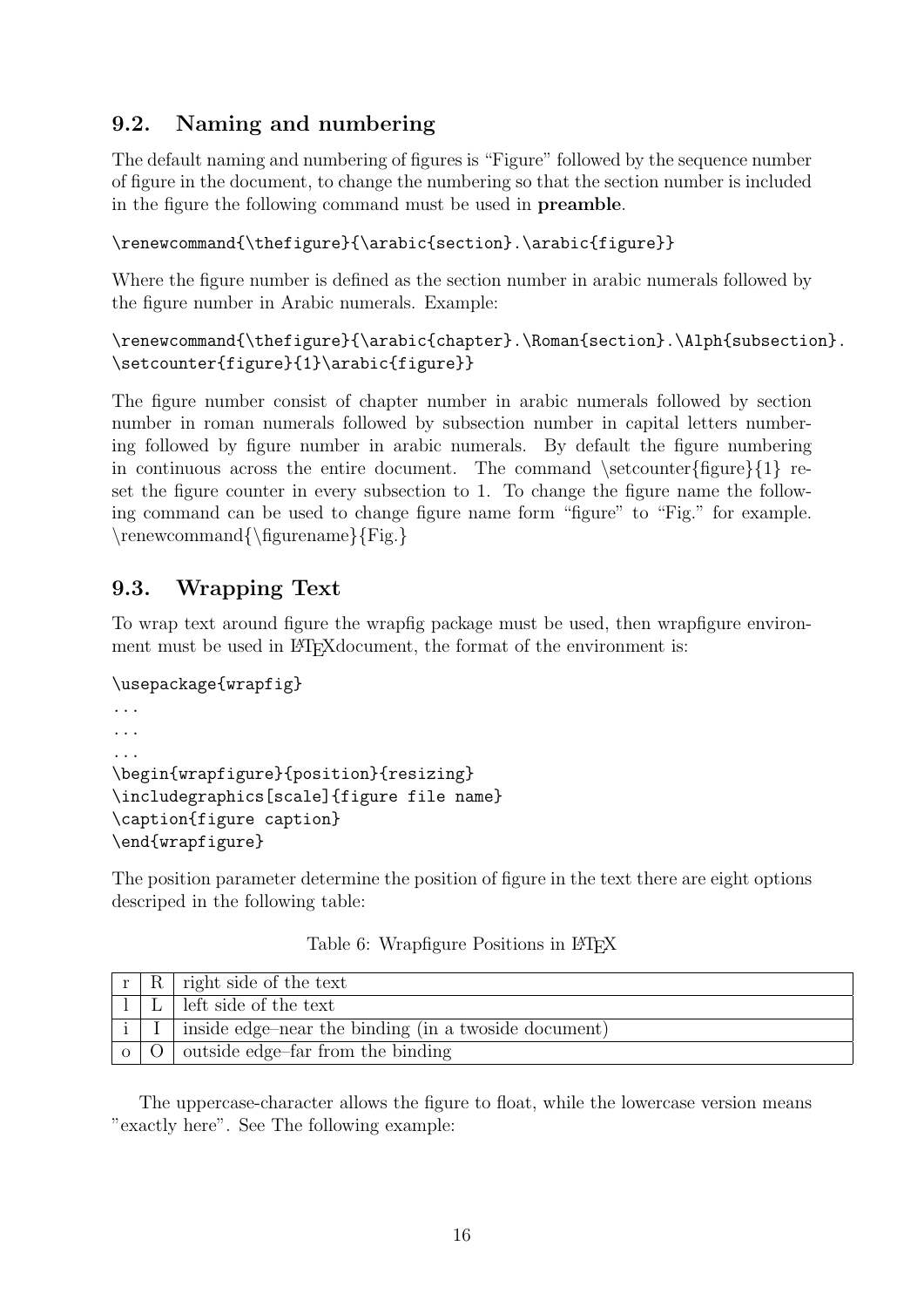```
\usepackage{wrapfig}
...
...
...
\begin{wrapfigure}{r}{0.3\textwidth}
\centering
\includegraphics[scale=0.5]{pu}
\caption{philadelphia university}
\end{wrapfigure}
```
the following example shows how wrapfigure looks like.

As a distinguished academic institution, Philadelphia University commits itself to becoming a full partner in the development of both Jordanian society and other societies at the regional and global levels. The role of science, technology, information and means of communication is becoming absolutely vital to the well-being of humanity. In the coming few years, this role is bound to become a decisive engine of growth. Relevant high–quality education, supported by problem–oriented, inter-disciplinary and inter-institutional research, is the only means of leading any society to become an active partner in the develop-

ment of human civilization. The speed of globalization and the collapse of cultural and economic barriers require modern education, e-learning and interactive systems rooted in democratic interaction, human rights, complete freedom of thought and greater creativity by the younger sectors of society. As the rapid development of knowledge, science and technology could widen the cultural divide between generations and society, modern approaches to education and lifelong interactive learning will become indispensable in alleviating effects of this trend. Carrying a revered name, with deep roots in history, of a major city of



Figure 2: philadelphia university

the Decapolis on the King's Road linking old civilizations, Philadelphia is committed to moving forward along the information highway through the twin engines of quality and modernity. It hopes to make a strong bond between knowledge, learning and modern civilization. The keynote here is the provision of proper, fast-developing and morally informed education. Young men and women are the vehicle that launches societies into a future propelled by quality education to prosperity and innovation. Philadelphia University and its sister institutions will be instrumental in bringing this about.

### 9.4. Sub figures

Sometimes figure can contain several figures related to each other that need to be grouped in one figure, LATEXallow user to define sub figure environment inside figure environment, subcaption package must be used. The following example shows how to use sub figure:

#### \usepackage{subcaption}

```
...
...
...
```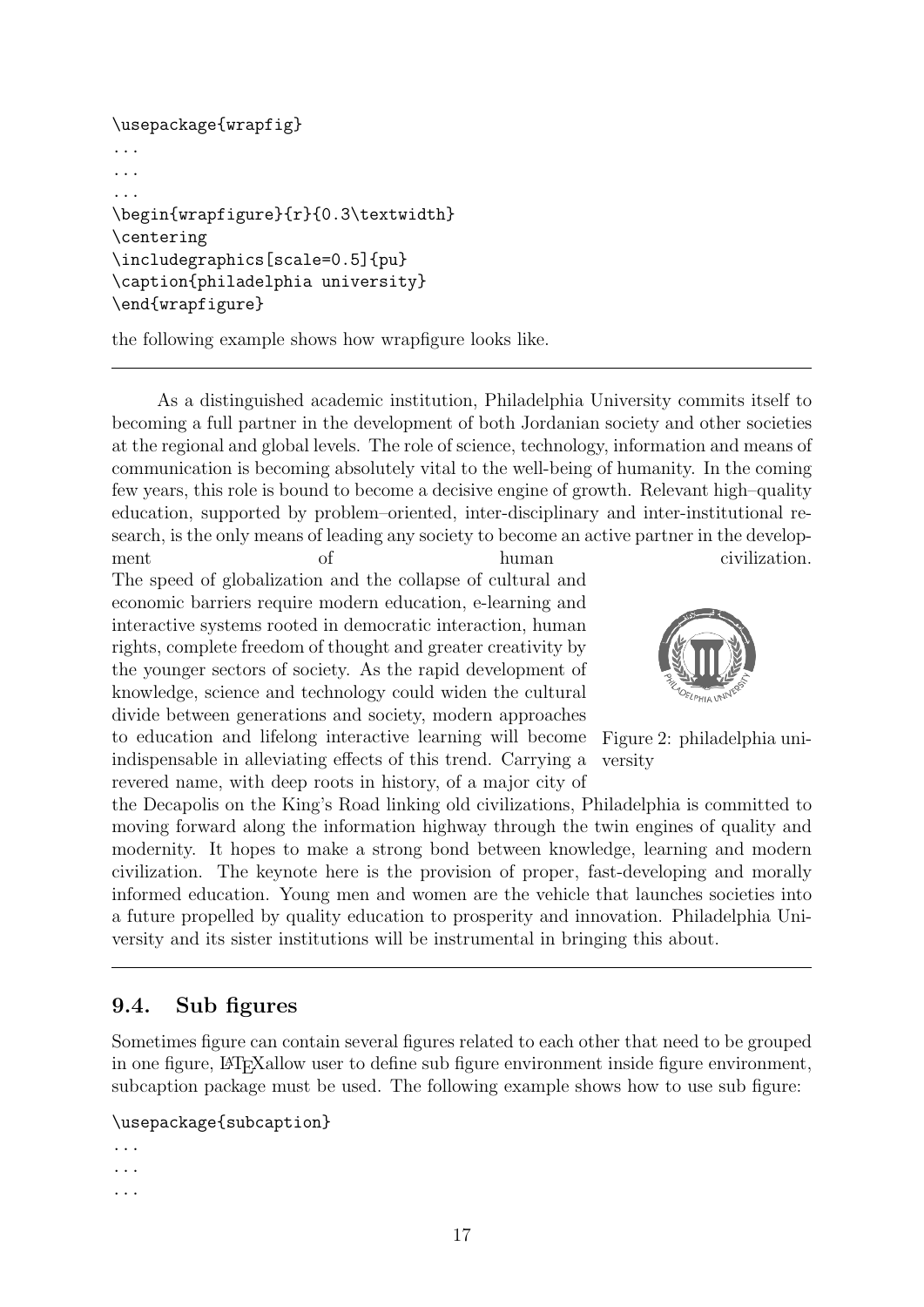```
\begin{figure}[H]
     \begin{subfigure}{0.3\textheight}
     \centering
     \includegraphics[scale=0.5]{pu}
     \caption{philadelphia}
     \end{subfigure}
\hspace{20pt}
     \begin{subfigure}{0.3\textwidth}
     \centering
     \includegraphics[scale=0.5]{jea}
     \caption{Jea}
     \end{subfigure}
\caption{institutes}
\end{figure}
```
\hspace{20pt or 2cm or 1in} define the distance between sub figures if not defined the sub figures will be listed vertically. the result of the above code is:





(a) philadelphia

Figure 3: institutes

### 10. Tables

Table can be defined in LAT<sub>E</sub>Xusing tabular environment as following:

```
\begin{tabular}{l c l r c }
\end{tabular}
```
Which will define five columns table the first one aligned to left the second on centered the third one left the fourth one right and the last one is centered. The following table contain the parameters for table alignment:

| L        | left-justified column                                                                |
|----------|--------------------------------------------------------------------------------------|
| $\rm C$  | centered column                                                                      |
| $\rm R$  | right-justified column                                                               |
| p'width' | paragraph column with text vertically aligned at the top                             |
| m'width' | paragraph column with text vertically aligned in the middle (requires array package) |
| b'width' | paragraph column with text vertically aligned at the bottom (requires array package) |
|          | vertical line                                                                        |
|          | double vertical line                                                                 |

Table 7: Table Alignment Parameters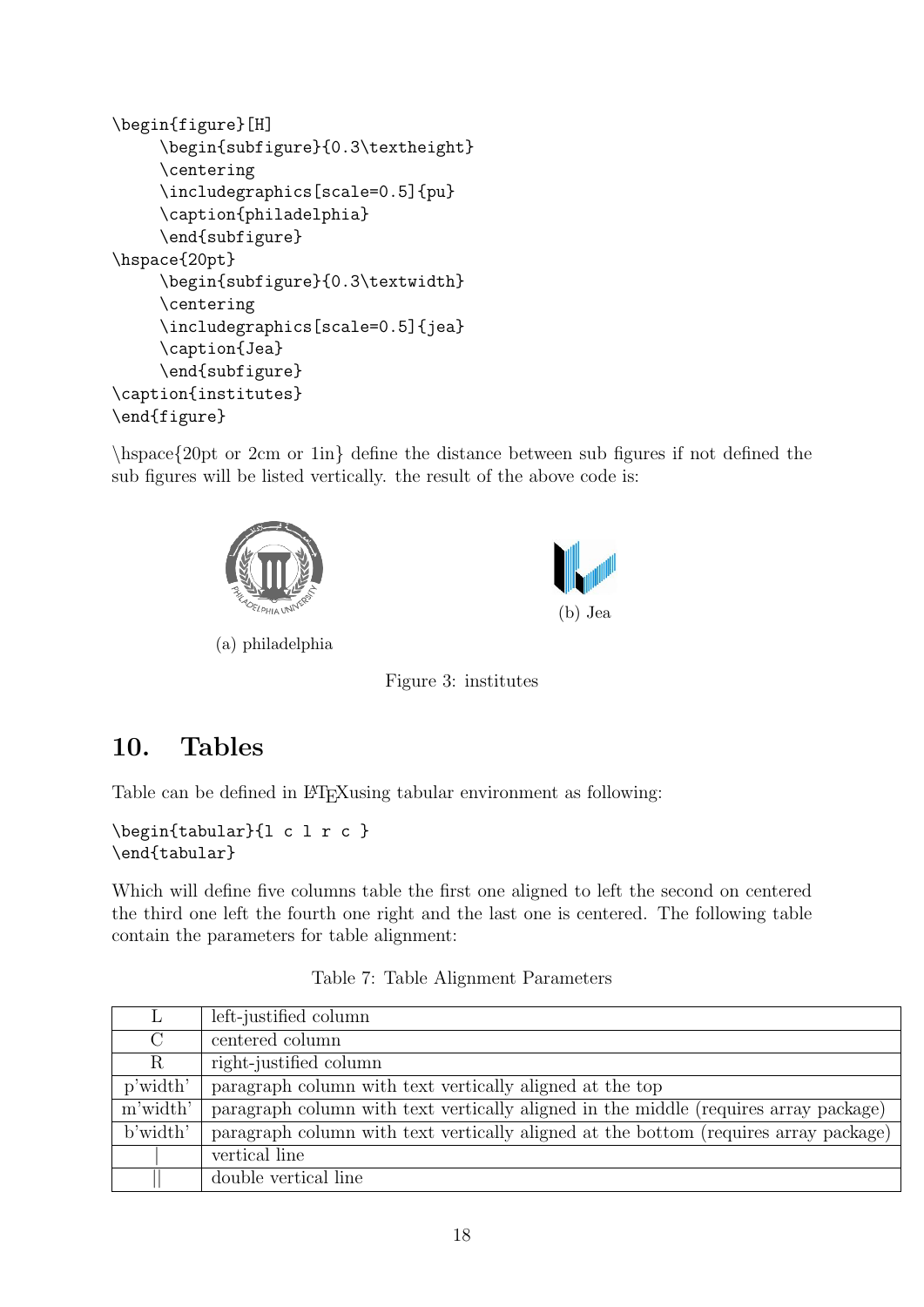To control the content of table the following commands are used:

| &       | column separator                                                                        |
|---------|-----------------------------------------------------------------------------------------|
|         | start new row                                                                           |
| hline   | horizontal line                                                                         |
| newline | start a new line within a cell (in a paragraph column)                                  |
|         | $\chi$ line{i-j}   partial horizontal line beginning in column i and ending in column j |

Table 8: Table content Control commands

the following example shows how to build a tabular:

```
\begin{tabular}{|l|c|l r c}
\hline
first & second & third & fourth & fifth \setminus\hline
11 & 12 & 13 & 14 & 15 \\
\cline{3-5}
21 & 22 & 23 & 24 & 25\\
\hline
\end{tabular}
```
the result of the above code is:

| first | second third fourth |    |  |
|-------|---------------------|----|--|
|       |                     |    |  |
|       |                     | 23 |  |

another Example:

```
\begin{tabular}{r|c|c|p{5cm}|}
day \& max temp \& min temp \& summery \setminus\setminus\hline
sunday & 21 & 10 & A clear day with lots of sunshine. However, the strong breeze
will bring down the temperatures.\setminus \hline
monday & 19 & 9 & cloudy with rain, across many northern regions.
Clear spells across most south, but rain reaching the far east \iint \hline
tuesday & 21 & 10 & Rain will still linger for the morning. Conditions
will improve by early afternoon and continue throughout the evening. \setminus\setminus\end{tabular}
```
P5cm will define a paragraph cell with 5 cm width. the result of the above code is: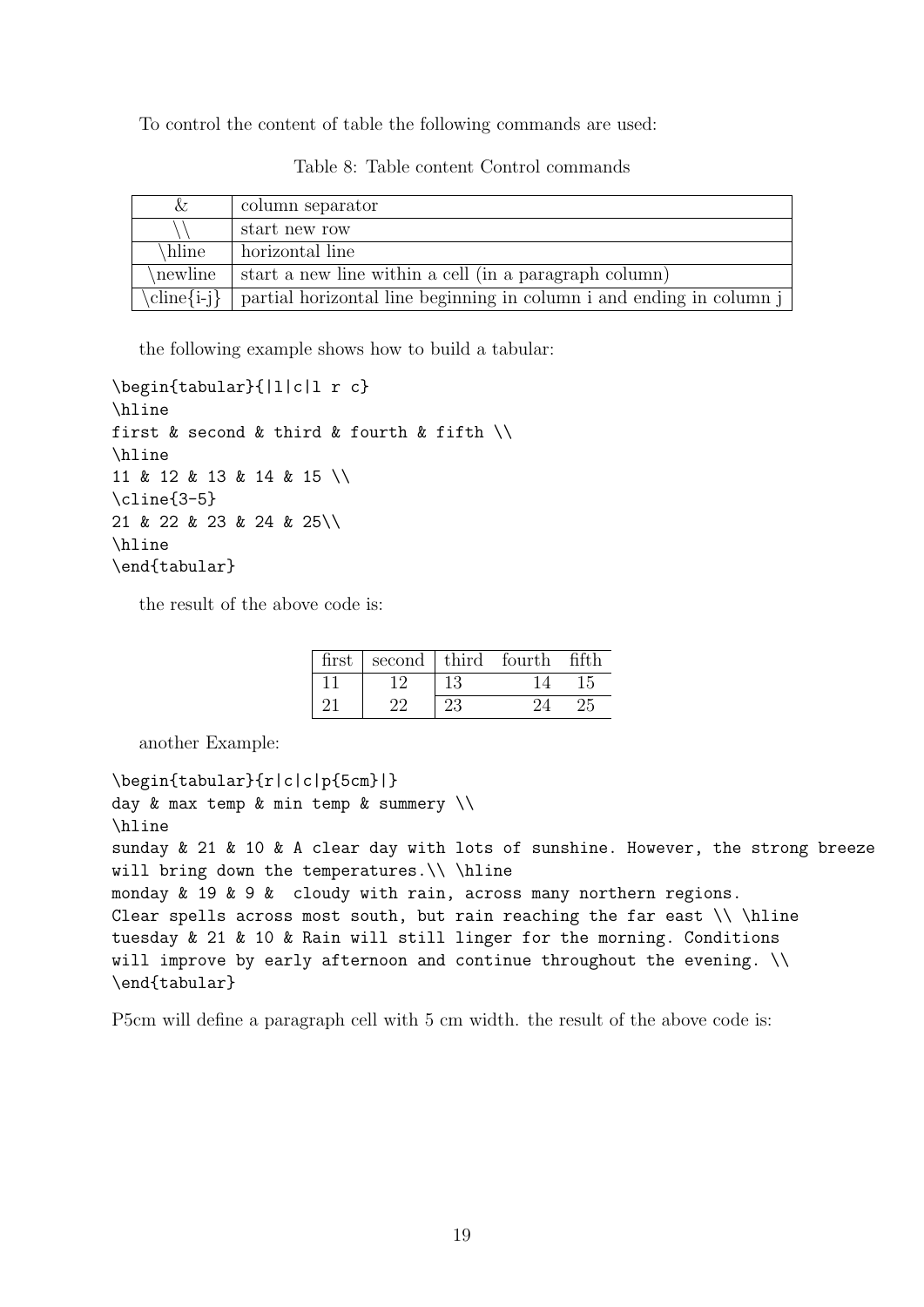| day     | max temp | min temp | summery                       |
|---------|----------|----------|-------------------------------|
| sunday  | 21       | 10       | A clear day with lots of sun- |
|         |          |          | shine. However, the strong    |
|         |          |          | breeze will bring down the    |
|         |          |          | temperatures.                 |
| monday  | 19       | 9        | cloudy with rain, across      |
|         |          |          | many northern regions.        |
|         |          |          | Clear spells across most      |
|         |          |          | south, but rain reaching the  |
|         |          |          | far east                      |
| tuesday | 21       | 10       | Rain will still linger for    |
|         |          |          | the morning. Conditions       |
|         |          |          | will improve by early after-  |
|         |          |          | noon and continue through-    |
|         |          |          | out the evening.              |

#### 10.1. Multirow and multicolumns

Sometime user needs To define a table where multiple columns or multiple rows are merged in to a single cell. In this case user need to use \multicolumn and \multirow commands. To use these commands user need to use multicol and multirow packages. The following example shows how to use \multicolumn and \multirow commands.

\multicolumnnum of columnscell alignment and bordertext Example:  $\mathcal{3}\{-R\{A\}$  3 columns are merged with right justification and border on

left side only and letter A is displayed in the cell.

\multirow{num of rows}{width} Example:

 $\mathcal{3}\$  \\frac{N}{\*}{X} 3 rows are merged together with default text width and letter X is displayed in the cell.

The following example shows how to use  $\mathrm{multicolumn}$  and  $\mathrm{multicolumn}$ Note  $\mathrm{1}\{-c\}$  command is used only to define cell border.

```
\usepackage{multicol}
\usepackage{multirow}
...
...
...
\begin{tabular}{cc|c|c|c|c|}
\cline{3-6}
 & & \multicolumn{2}{|c|}{MC1}&\multicolumn{2}{|c|}{MC2} \\
 \cline{3-6}
  & & C1 & C2 & C3 & C4 \\
  \hline
  \mathcal{1}{|c|}{\mathcal{2}{*}{MR1}}\ \multicolumn{1}{|c|}{R1}
  & A & B & C & D \\
  \cline{2-6}
 \mathcal{L}\left\{ |c| \right\} & \mathcal{L}\left\{ |c| \right\} and \mathcal{L}\left\{ |c| \right\} and \mathcal{L}\left\{ |c| \right\} and \mathcal{L}\left\{ |c| \right\} and \mathcal{L}\left\{ |c| \right\}\hline
  \mathcal{1}_{c}{\multirow{2}{*}{MR2}}& \multicolumn{1}{|c|}{R3}
```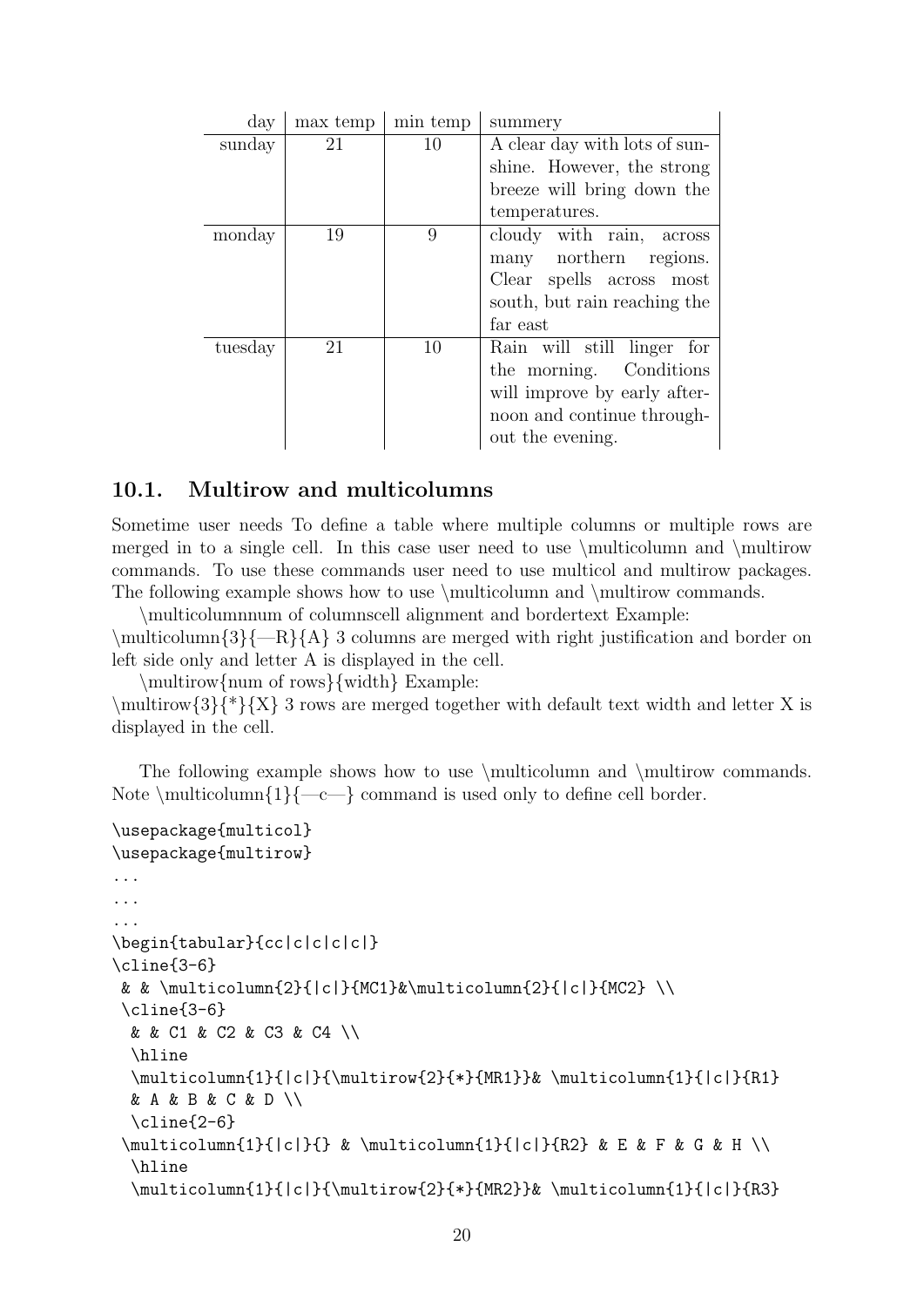```
& I & G & K & L\\
  \cline{2-6}
\multicolumn{1}{|c|}{}& \multicolumn{1}{|c|}{R4} & M & N & O & P \\ \hline
\end{tabular}
```
the result of the above text is:

|     |                 | MC1 |                | MC2            |        |
|-----|-----------------|-----|----------------|----------------|--------|
|     |                 | C1  | C <sub>2</sub> | C <sub>3</sub> | C4     |
| MR1 | R1              |     | B              | C              | $\Box$ |
|     | $\overline{R2}$ | E   | F              | G              | H      |
| MR2 | R3              |     | G              | Κ              |        |
|     | R4              |     |                | a D            | Þ      |

#### 10.2. Table environment

Table environment is used to encapsulate tabular environment and to add control to tabular. Caption can be added to a tabular using the following format:

```
\begin{table}
\caption{}
\begin{tabulure}
\end{tabulure}
\end{table}
```
Table floating can be used as the following:

```
\begin{table}[option]
\caption{}
\begin{tabulure}
\end{tabulure}
\end{table}
```
where floating Options can be defined as in the following table:

Table 9: Table floating options

| h where the table is declared (here)   |
|----------------------------------------|
| $t \mid$ at the top of the page        |
| $\mathbf{b}$ at the bottom of the page |
| $ p $ on a dedicated page of floats    |

also Table environment can be used to resize the tabular environment the format of resizing is as following:

```
\begin{table}
\resizebox{width}{height}{
\\begin{tabulure}
\end{tabulure}
}
```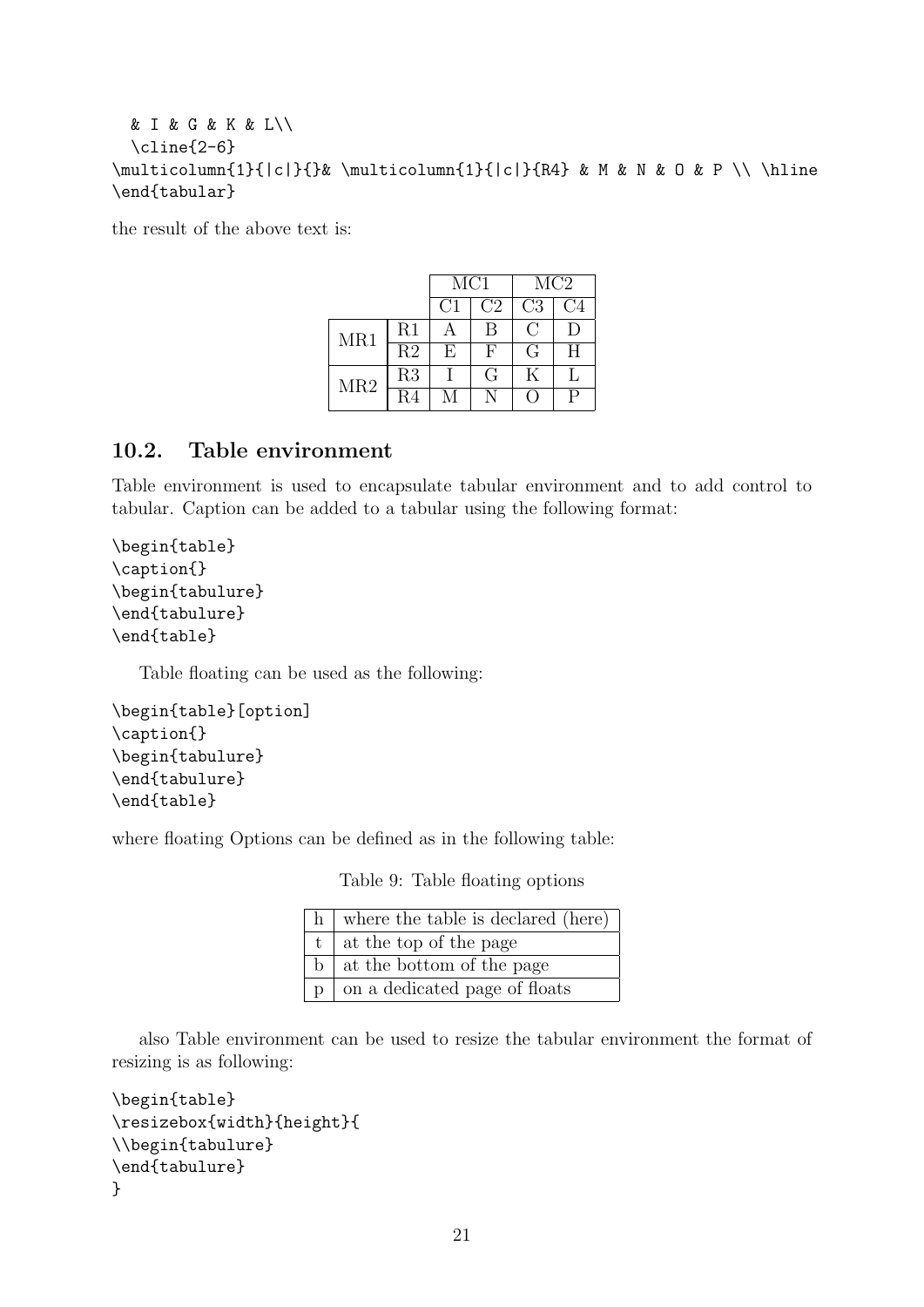Where the value of width and height can be specified to resize tabular to desired value. However the user may specify one of the values and the other can be set to ! which means maintain width/height ratio

To renew the table name

```
\renewcommand{\tablename}{tab}
Reset the counter and number of table
\renewcommand{\thetable}{\arabic{section}.\setcounter{table}{1}\arabic{table}}
```
### 11. Mathematical equations

To write math equations user need to use package amsmath. \usepackage{amsmath} Then the user may choose math or equation environments

\begin{math} \end{math} OR \begin{equation} \end{equation}

The differences between math and equation are:

- 1. Math displayed within text but equation displayed in dedicated line.
- 2. Equations are numbered but math are not.

The mathematics formula can be written as following:

- 1. Superscript and Subscript.  $x^3$  means  $x^3$  and  $x \neq 2$  means  $x_2$ ,  $x^2 \neq 2$  means  $x_i^2$ ,  $x_{-}\{n+1\}$  means  $x_{n+1}$ ,  $x^{\hat{-}}\{i+3\}$  means  $x^{i+3}$
- 2. Math Operations: + for addition and subtraction, \times (for multiplication symbol) \div (for division symbol).
- 3. Fraction \frac{numerator}{Denominator} for example y=\frac{x^5+3}{4x} means  $x^5 + 3$  $\frac{3+3}{4x}$ .
- 4. Square root:  $\sqrt{\frac{a}{b+1}}$  means  $\sqrt{\frac{a}{b+1}}$ .
- 5. Roots:  $\sqrt{\frac{n}{\frac{k+1}{L}}$  means  $\sqrt{\frac{k+1}{L}}$  $\frac{+1}{L}$ .
- 6. Sum:  $y = \sum_{i=1}^{n} x^{i+1}$  means  $y = \sum_{i=1}^{n} x^{i+1}$ .
- 7. Integrations is formated by  $\int_{\min}^{\max}$  function. for example  $\int {\{0}^{\infty}e^{\{-x\}}dx$  mean  $\int_0^\infty e^{-x} dx.$  $J_0$   $\cup$   $ax$ .<br>Or \int\limits\_a^b f(x)dx means  $\int_a^b$ a  $f(x)dx$ .
- 8. Matrix can be defined using matrix environment in which & separate elements of the matrix and  $\star$  new line.